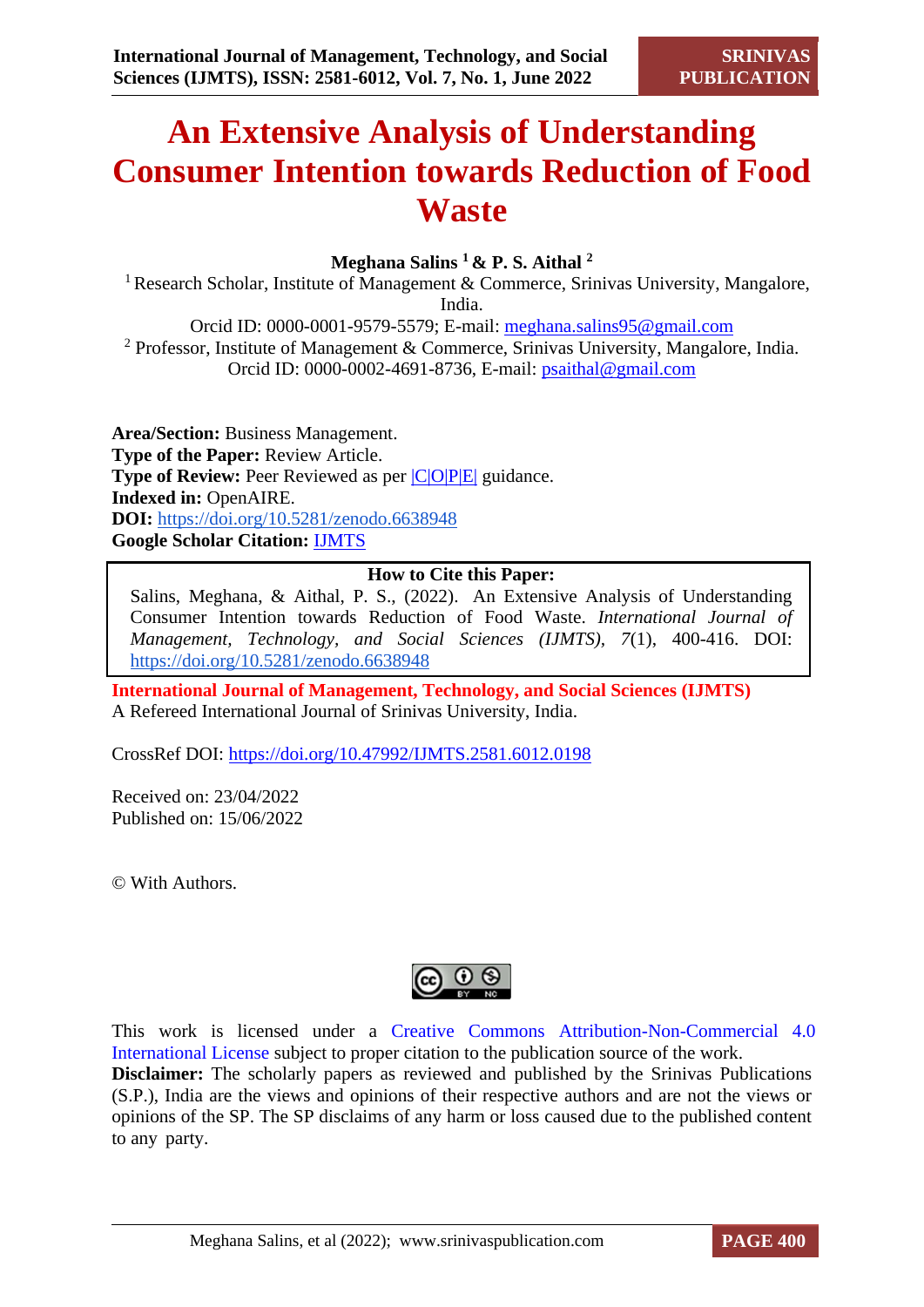## **An Extensive Analysis of Understanding Consumer Intention towards Reduction of Food Waste**

## **Meghana Salins <sup>1</sup>& P. S. Aithal <sup>2</sup>**

<sup>1</sup> Research Scholar, Institute of Management & Commerce, Srinivas University, Mangalore, India.

Orcid ID: 0000-0001-9579-5579; E-mail: [meghana.salins95@gmail.com](mailto:meghana.salins95@gmail.com) 

<sup>2</sup> Professor, Institute of Management & Commerce, Srinivas University, Mangalore, India. Orcid ID: 0000-0002-4691-8736; E-mail: [psaithal@gmail.com](mailto:psaithal@gmail.com)

## **ABSTRACT**

**Purpose:** *People's purchasing and consumption patterns have been substantially influenced by different behaviours. The widespread concern about reducing food waste has resulted in the need for environmental concern. Consumer food purchases differ from each other when consuming in dine-in outlets where different factors can result in food trash leading to a serious threat in restaurants. Food waste has a significant impact on businesses across the country; this study will indicate by understanding the consumers' behavioural patterns whether or not the problem of food waste can be improved. This research helps to know the changes in consumers' intention consumption behaviours regarding food waste in dining outlets to avoid and reduce it.*

**Design/Methodology:** *This research is based on secondary sources acquired from extensive literature, case studies, journal articles, and internet searches.*

**Findings:** *According to the findings, society is becoming alert to the food waste problem and are taking proactive actions to prevent food waste in their households as well. The influence of the pandemic in 2020 has also served as a warning in every outlet regarding the environmental effects of food waste and pollution. This has enabled people to collaborate from the comfort of their own homes, and they are more cautious about purchasing food anywhere they go to dine and have a strong notion to reduce waste on their part. Because of the pandemic, the community's broad waste patterns have slowed, protecting the environment in the process and has given hope for sustainability.*

**Research limitations/implications:** *Restaurant food waste is India's growing problem. In addition to this, people are suffering a crisis due to the pandemic, which has resulted in food scarcity which is also leading to hunger. Because waste is one of the country's existing challenges due to its vast population, inefficient waste management methods must be fixed to minimize the possible risk of food waste contamination in households and food businesses.*

**Originality/value:** *There is a high demand in India for an efficient strategy to prevent future contamination of food waste by any further upcoming situation. With the rising population and urbanization, individuals have to change themselves to a more efficient in handling the situation by understanding the problem of waste that will help themselves and the environment to the greatest. This research intends to address the challenges of food waste generated by restaurants by consumers, as well as potential methods and backup plans for overcoming the food waste disaster with long-term solutions.*

**Paper Type:** *Review Paper*

**Keywords:** Food waste, Plate waste behaviour, Consumer Intention, Attitude, Awareness, Subjective Norms, Quality of Food, Environmental Concern, SWOC Analysis.

## **1. INTRODUCTION :**

In every nation, food waste dived to a leading cause of food loss. It has become a major problem among industry players, consumers, policy makers globally. According to FAO report, it is said one-third of food prepared is being wasted along the food supply chain. Food waste may create considerable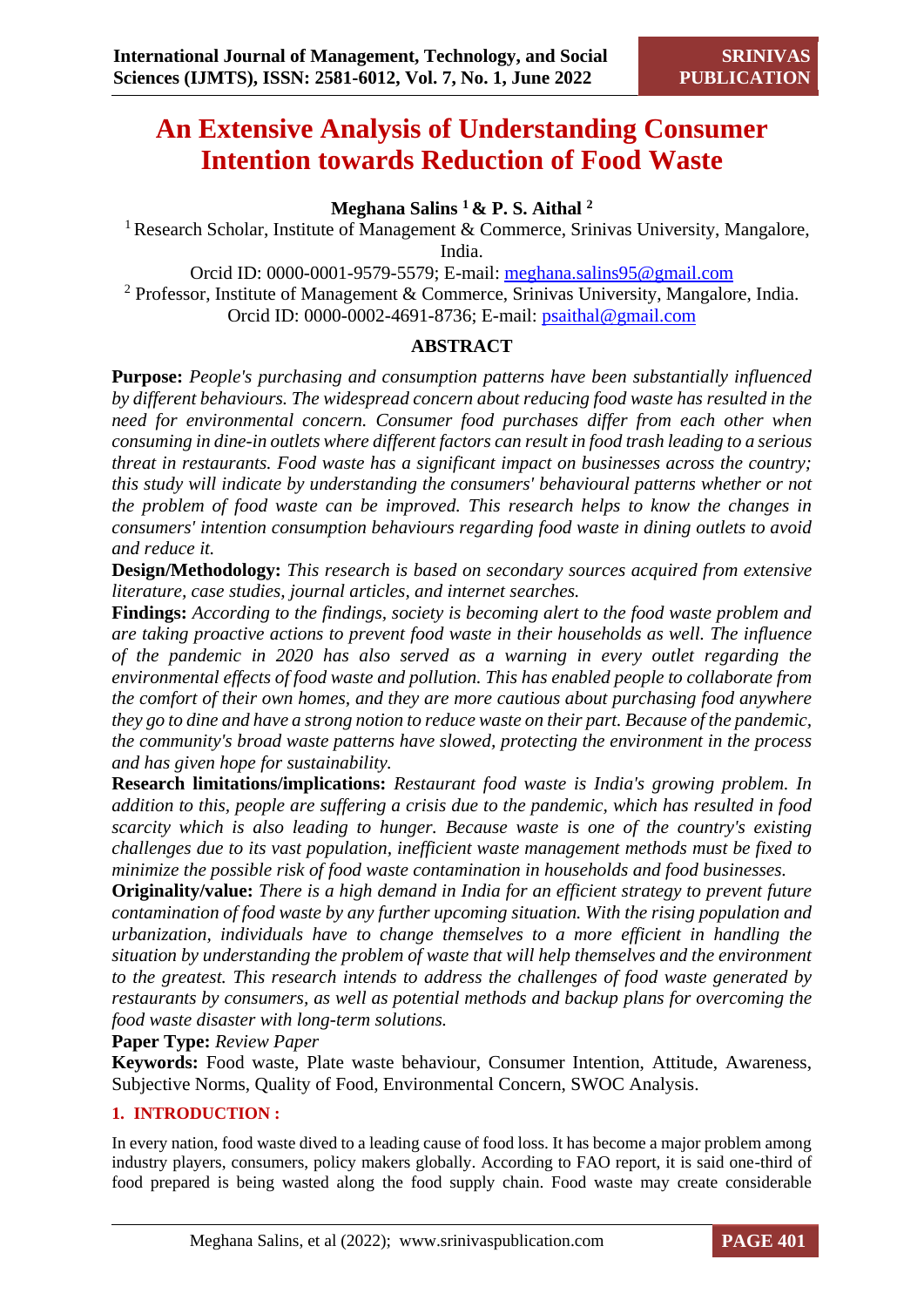environmental issues owing to squandered resources and GHG's (Green House Gas) emissions related with food production, and it has become a sustainability challenge. According to a recent study, there is a growth in the cause of food waste, despite the fact that it is a new topic that requires greater exploration, particularly at the level of consumer behaviour. A variety of contributing elements combine to produce the impact of food wastage at the consumer grounds.

A detailed knowledge of the factors impacting consumer intention behaviour toward food waste, both at home and at the point of purchase, is essential to curb out the problematic consumer-related food wastage in countries. Food waste behaviour have been the international focus of a studies in recent years, demanding a review of the present state of knowledge in order to properly spot future research. In order to attain this purpose, the study offers the results of a literature review.

In the recent scenario, Coronavirus outbreak has brought life to a halt in practically every area of the world. The sudden change has made everyones lives into a state of anxiety and insecurity because of the savings and incomes they hold. The epidemic has transformed people's normal lives in the midst of behavioural shifts that is related to social distancing and accumulating the food necessities [1]. This is because when Covid-19 had hit India there were large levels of disturbance in the food supply chains especially among other things. Mainly there was decline in household expenditures as there was no incomes due to unemployment or either way of less pay [2]. The problem has influenced food purchases and has changed the shopping habits and concerns towards the food waste. Due to these the worldwide waste generation systems have resulted changes in waste composition and quantity. The food management underpins the individuals to make use of sustainable food habits mainly when it comes to purchase of food. Because of the strict regulations imposed by the governments globally to combat the widespread of the virus the food management and consumptions has also evolved. The food waste creation in homes or anywhere they consume may increase significantly for one reason of panic buying and may decrease if the consumers have been using the stored food or leftovers in their shelves or by involving any best practises to mitigate food waste. Food waste accounts for a considerable portion of food waste in almost every nation indicating that food waste reduction measures are an essential focus for food waste mitigation efforts.

The United Nations has set an aim of reducing half of the global food waste per capita by 2030 as per Sustainable Development Goals, which practically the world is working toward. With such a lofty goal, government, industries, businesses, non-profit organisations are discussing the problem and hunting methods and techniques to mitigate food waste. The purpose of review is to present a comprehensive image of the influencing factors that contribute to consumer food wastage, identify potential action plans for reduction, and highlight research directions in consumer intention behaviour at the individual and in the consumer-retailer interaction [3].

#### **2. OVERVIEW OF FOOD WASTAGE IN INDIA :**

According to survey made by the Corporate Social Responsibility (CSR) journal, it was said that Indians squander food as the entire United Kingdom consumes. Therefore, as a result India's 1.3 billion population are sleeping hungry. For this India is scored 100<sup>th</sup> out of 119 countries in the 2017 Global Hunger Index. According to United Nations assessment, India is ahead of China in terms of food waste. The wastage of food in India is happening in all areas from the state of production to the final consumption. When it comes to the restaurants, events and homes tonnes of cooked food will get wasted throughout the year. The primary reason for being on the lower end of the spectrum is the use of land. Because land is the primary source of agriculture, our waste results in the loss of agricultural food such as wheat, grains, lentils, and so on. Meat accounts for 4% of food waste, whereas fruits and vegetables account for 70%, accounting for 40% of economic waste in the country.

Food waste is the major source of incapability in the global food systems. Under the umbrella of sustainability, food waste has become a challenging aspect in daily scenario where it has an infinite effect over the environment and human lives. As per the Food and Agriculture Report (FAO) every year, about one-third of the food is squandered globally. This is because we waste over a million tonnes of food over the food supply chains. In one of the food waste studies, households account for a large proportion of entire food waste. The end consumers bear the responsibility of food waste due to their varying consumption behaviour. This has resulted that food waste has received more attention these recent years due to the emergence of pandemic. In a recent survey it was said that Indian families contributed over 7.4 percent of worlds million tonnes of food waste. Average family household wastes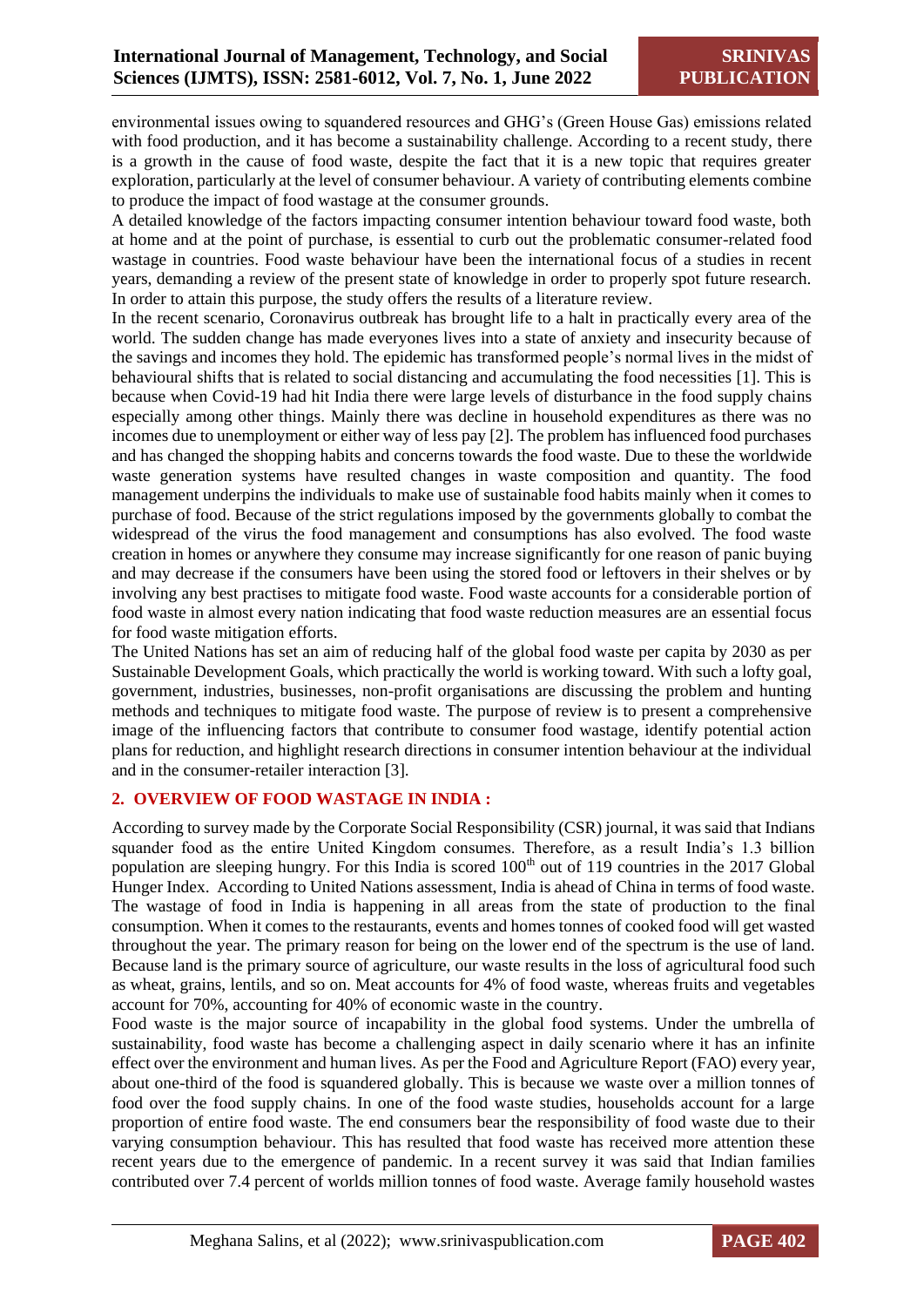over 74 kg of food every year. The estimates in 2021 household food waste encounters over 50 kg per year in India [4].

## **3. CHANGES IN FOOD WASTE IN GLOBAL SCENARIO :**

The pandemic in 2020 in India led to a significant effect on the food industry owing to shutdowns, as well as grocery shops, where it resulted in bare racks due to panic purchasing by customers. A study of food waste reveals if the food waste in all sector was greater during the epidemic or during regular buying. Several studies have found that panic purchase of supermarket products has resulted in decreased food waste since consumers bought more foods with the fear of food scarcity that may occur at any time. It has resulted in meal planning and food storage for future use [5]. Increased dependence on packaged foods, on the other hand, may minimise waste because these commodities may be preserved for longer periods of time. When it was evident that it was a stay-at-home arrangement from dining, every consumer behaviour changed dramatically. Due to the lockout, people's consumption patterns shifted and they began to cook more. Plate waste is an issue everywhere, including in restaurants. It has been calculated that 40% of food waste originates in the household during dinner preparation. Consumers were forced to manage their food consumption more carefully during the lockdown, which resulted in a reduction in the quantity of food wasted. "Although people are reporting wasting more food as restrictions are lifted, the good news is that 70% of people want to maintain their new-found food management behaviours in the long term," said Richard Swannell, director of WRAP Global (Waste & Resources Action Programme), an organisation that works with governments to reduce food waste. "This is a promising indicator that individuals are taking advantage of the opportunity to develop less wasteful lifestyle choices following lockdown." However, one bright light has been reduced household food waste. As per the food waste experts, consumers have grown more organised in meal planning, learned new culinary abilities, examined their cabinets and refrigerators more before shopping, and discovered better methods to use up leftovers as a result of need. "What people have been forced to do during the epidemic is plan ahead because they're now shopping less regularly," Dana Gunders an executive director of ReFED (Rethink Food Waste through Economics and Data), an organisation devoted to decreasing food waste and recycling, said. "They're being driven to cook more and improve their culinary talents [6].

#### **4. FOOD WASTAGE IN DIFFERENT SECTORS :**

The global food waste problem has become a serious challenge. The United Nations Environment Programme's 2021 (UNEP) estimates that earth creates around 931 million tonnes of consumable food waste every year. Around 569 tonnes of food waste arise from mainly households. The food service (244 million tonnes) and retail industries account for the remainder (118 million tonnes).

The UN Environment Programme's 2021 Food Waste Index estimates that the world creates 931 million tonnes of food waste each year, with 569 tonnes coming from homes. The food service (244 million tonnes) and retail industries account for the remainder (118 million tonnes).

| <b>Source of</b><br><b>Food Waste</b> | <b>Percentage of</b><br><b>Total Food Waste</b> | <b>Food Waste</b><br>in Kgs | <b>Range of Food Items</b>   | Food waste $(\% )$ |
|---------------------------------------|-------------------------------------------------|-----------------------------|------------------------------|--------------------|
| Food Service                          | 26%                                             | $32 \text{ kg}$             | Cereals                      | $6.36\% - 5.99\%$  |
|                                       |                                                 |                             | Pulses                       | $6.36\% - 8.41\%$  |
| Retails                               | 13%                                             | $15 \text{ kg}$             | Oil Seeds                    | $3.08\% - 9.96\%$  |
|                                       |                                                 |                             | <b>Fruits and Vegetables</b> | 4.58% - 15.88%     |
| Households                            | 61%                                             | 74 kg                       | Milk                         | 0.92%              |
|                                       |                                                 |                             | Meat                         | 2.71%              |
|                                       |                                                 |                             | Poultry Meat                 | 6.74%              |

#### **Table 1:** Food Waste by sector in global scenario

Source: UNEP Food Waste Index Report 2021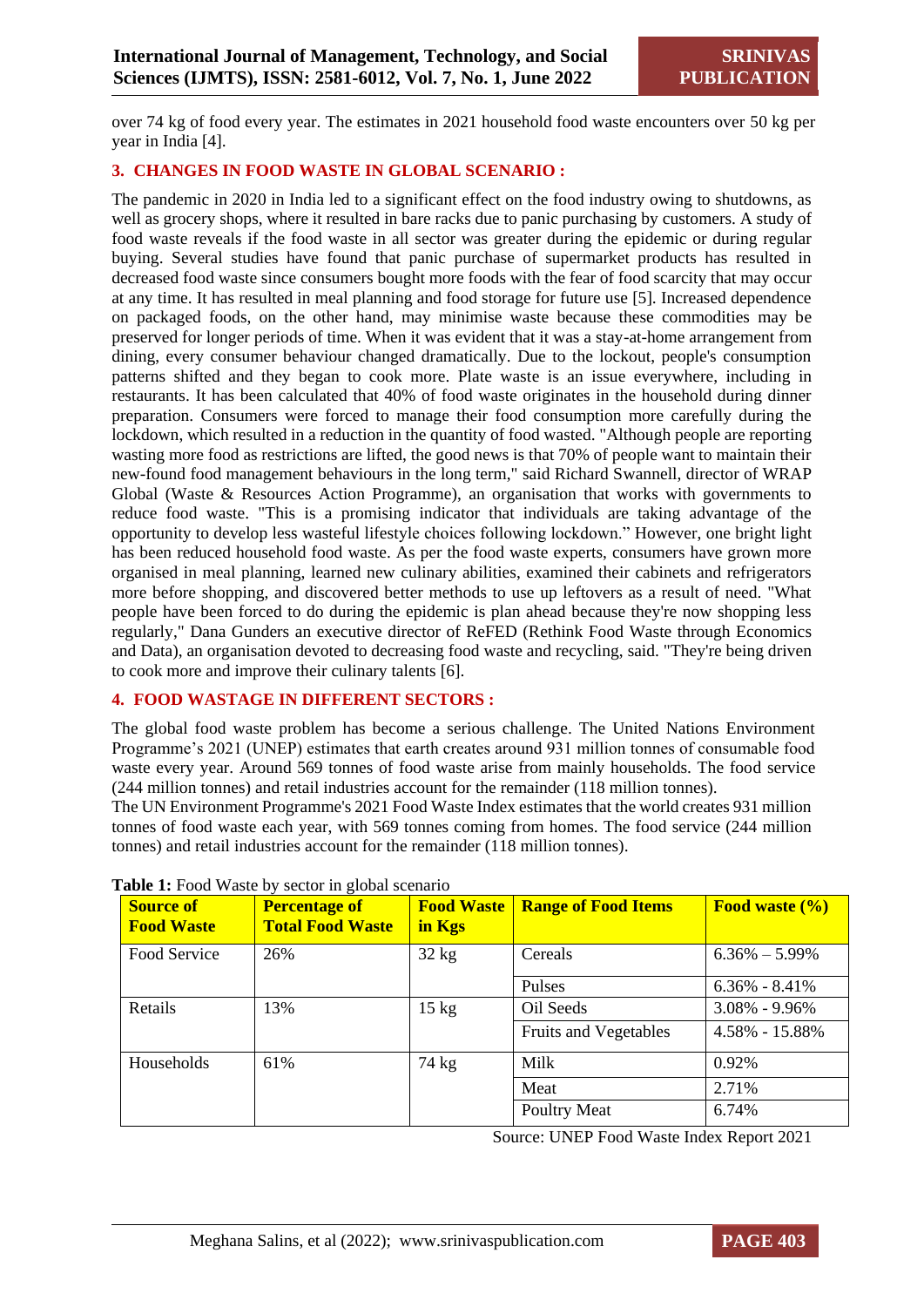| <b>S. No.</b> | <b>Table 2:</b> Food waste produced globally (kg/ capita/ year)<br><b>Country</b> | <b>Estimated food waste</b><br>per capita (kg/ capita/<br>year) | <b>Total Food Waste per</b><br>year (tonnes) |
|---------------|-----------------------------------------------------------------------------------|-----------------------------------------------------------------|----------------------------------------------|
| 1.            | China                                                                             | 64                                                              | 9,16,46,213                                  |
| 2.            | India                                                                             | 50                                                              | 6,87,60,163                                  |
| 3.            | <b>United States</b>                                                              | 59                                                              | 1,93,59,951                                  |
| 4.            | Japan                                                                             | 64                                                              | 81,59,891                                    |
| 5.            | Germany                                                                           | 75                                                              | 62, 63, 775                                  |
| 6.            | France                                                                            | 85                                                              | 55, 22, 358                                  |
| 7.            | <b>United Kingdom</b>                                                             | 77                                                              | 51,99,825                                    |
| 8.            | Russia                                                                            | 33                                                              | 48,68,564                                    |
| 9.            | Spain                                                                             | 77                                                              | 36,13,954                                    |
| 10.           | Australia                                                                         | 102                                                             | 25,63,110                                    |
| 11.           | Bangladesh                                                                        | 65                                                              | 1,06,18,233                                  |
| 12.           | Iran                                                                              | 71                                                              | 58,84,842                                    |
| 13.           | Maldives                                                                          | 71                                                              | 37,688                                       |
| 14.           | Pakistan                                                                          | 74                                                              | 1,59,47,645                                  |
| 15.           | Sri Lanka                                                                         | 79                                                              | 161                                          |
| 16.           | Bhutan                                                                            | 79                                                              | 60,000                                       |
| 17.           | Nepal                                                                             | 79                                                              | 22,49,412                                    |
| 18.           | Afghanistan                                                                       | 82                                                              | 31,09,153                                    |

**Table 2:** Food waste produced globally (kg/ capita/ year)

## **5. OBJECTIVES OF THE STUDY :**

Source: UNEP Food Waste Index Report 2021

This study focuses on a broad idea of consumer behaviour in relation to reducing food waste. The following are some of the objectives:

- (1) To assess the impact of consumer food waste in India through review of literature.
- (2) To explore the food waste generation and composition in different industry sectors and in different countries.
- (3) To determine the influencing factors regarding consumer behaviour to reduce food waste.
- (4) To identify the research gap by knowing current status and desired status in food waste.
- (5) To find various research issues to decrease the research gap.
- (6) To analyse the concept of reducing food waste using SWOC framework.
- (7) To suggest some strategies to be incorporated by consumers to reduce food waste.

## **6. RESEARCH METHODOLOGY :**

This study includes secondary information from published research, as well as an analysis of a case study as systemic and situational methodologies, are used in the study. This study is being performed to understand better how consumers behaviour can influence to food not going to waste [7].

## **7. RELATED RESEARCH WORK :**

## **7.1 Consumer Food Waste Behaviour in Restaurants:**

Consumer food waste problem has urged a great concern in Indian communities, the problem has inspired individuals to adjust their thinking in order to effectively handle the difficulties of food shortage for the needy, the animals and the dangers of environmental impact. According to an FAO estimate, 35 percent of food is wasted during consumption. Individuals who eat in restaurants and residences have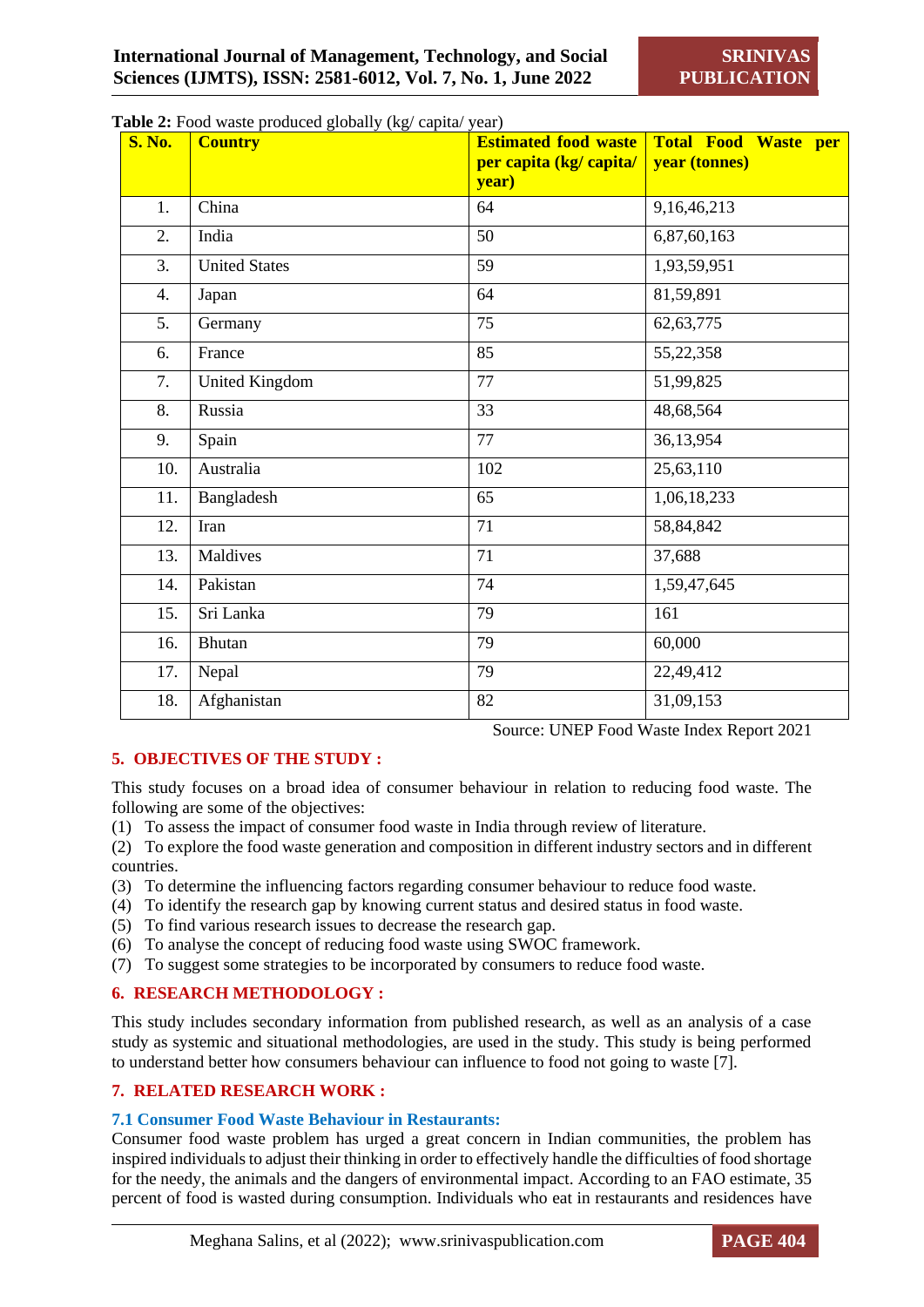become the primary sources of food waste. Food waste behaviour has resulted in massive amounts of food waste, which has a negative impact on the environment. If the variables influencing food waste behaviour can be addressed, the impact on our society can be mitigated. It is critical to comprehend the many aspects that influence consumer behaviour and contribute to food waste wherever they dine. Several researchers have explored into research on consumer food waste behaviour and the numerous elements that influence it. Many writers, to their knowledge, have contributed their works related to consumer food waste behaviour, as shown in Table-3 [8].

**Table 3:** Related contributions given by different authors on consumer food waste behaviour in restaurants

| <b>S. No</b>   | <b>Authors</b>                                          | <b>Contributions</b>                                                                                                                                                                                                                                                                                                                                                                                                                                                                                                                                                                                                                                                                                                                                                                                        |
|----------------|---------------------------------------------------------|-------------------------------------------------------------------------------------------------------------------------------------------------------------------------------------------------------------------------------------------------------------------------------------------------------------------------------------------------------------------------------------------------------------------------------------------------------------------------------------------------------------------------------------------------------------------------------------------------------------------------------------------------------------------------------------------------------------------------------------------------------------------------------------------------------------|
|                | Lavén, (2017). [9]                                      | Environmental attitudes and beliefs were shown to be the most<br>powerful determinants of food waste behaviour. Environmental<br>sentiments are also influenced by moral values. Situational variables<br>and the desire to reduce waste are two more elements that influence<br>restaurant patrons' food waste behaviour.                                                                                                                                                                                                                                                                                                                                                                                                                                                                                  |
| $\overline{2}$ | Jagau, H. L., et al.<br>$(2017)$ . [10]                 | Consumers' intents to reduce food waste are connected to social<br>feelings of guilt and shame, indicating channels to include in a<br>successful information campaign urging people to eat less and waste<br>less food                                                                                                                                                                                                                                                                                                                                                                                                                                                                                                                                                                                     |
| 3              | Sirieix, L.,<br>et<br>al.<br>$(2017)$ . [11]            | The findings reveal a double paradox of contradicting norms and<br>emotions: personal standards advocate not wasting, but important<br>societal norms support leaving leftovers; asking for a doggie bag<br>causes immediate embarrassment, while leaving leftovers causes<br>anticipatory regret and guilt. Finally, the paper discusses the challenges<br>that must be solved in order for this social innovation to be adopted.                                                                                                                                                                                                                                                                                                                                                                          |
| $\overline{4}$ | Bharucha, J. (2018).<br>$[12]$                          | The ultimate solution rests in raising awareness of proper waste<br>management techniques in the restaurant business, and severe steps<br>must be implemented to guarantee that these are properly followed.<br>Efforts that are haphazard and intermittent will not be sustainable.<br>Though some restaurants have a solid handle on it, every restaurant<br>should strive to the benefit of the community, the environment, and the<br>bottom line, it is more difficult to monitor and reduce food waste.<br>Encountering the discovery there is a shaky link in waste reduction<br>behaviour and personal waste prevention, practises, huge increases in<br>pro-environmental behaviours and values might be realised. It's simply<br>a matter of determining the best strategy for the establishment. |
| 5              | Chen, H. S., & Jai, T.<br>M., et al.<br>$(2018)$ . [13] | The findings show that an environmental message has an influence on<br>consumers' attitudes toward reducing food waste in restaurants.<br>Furthermore, message appeals and source trustworthiness had a<br>substantial interaction effect on consumers' perceptions of corporate<br>social responsibility. Consumers with greater levels of socially<br>responsible consumption would respond strongly to reduce food waste<br>in restaurants, while perceived corporate social responsibility and<br>attitudes improve behavioural intents of minimising food waste.                                                                                                                                                                                                                                       |
| 6              | Coşkun, A., et al.<br>$(2020)$ . [14]                   | The findings revealed that (1) the expanded TPB model is beneficial<br>in forecasting consumer food waste behaviour in restaurants, with a<br>variation in food waste behaviour improved from $13\%$ to $15\%$ ; (2)<br>Food waste behaviour was significantly influenced by the aim to limit<br>food waste and perceived behavioural control; (3) Food flavour had a<br>strong favourable influence on food waste behaviour; (4) Intention to<br>decrease food waste was favourably influenced by views concerning<br>food waste, perceived behavioural control, and price sensitivity.                                                                                                                                                                                                                    |

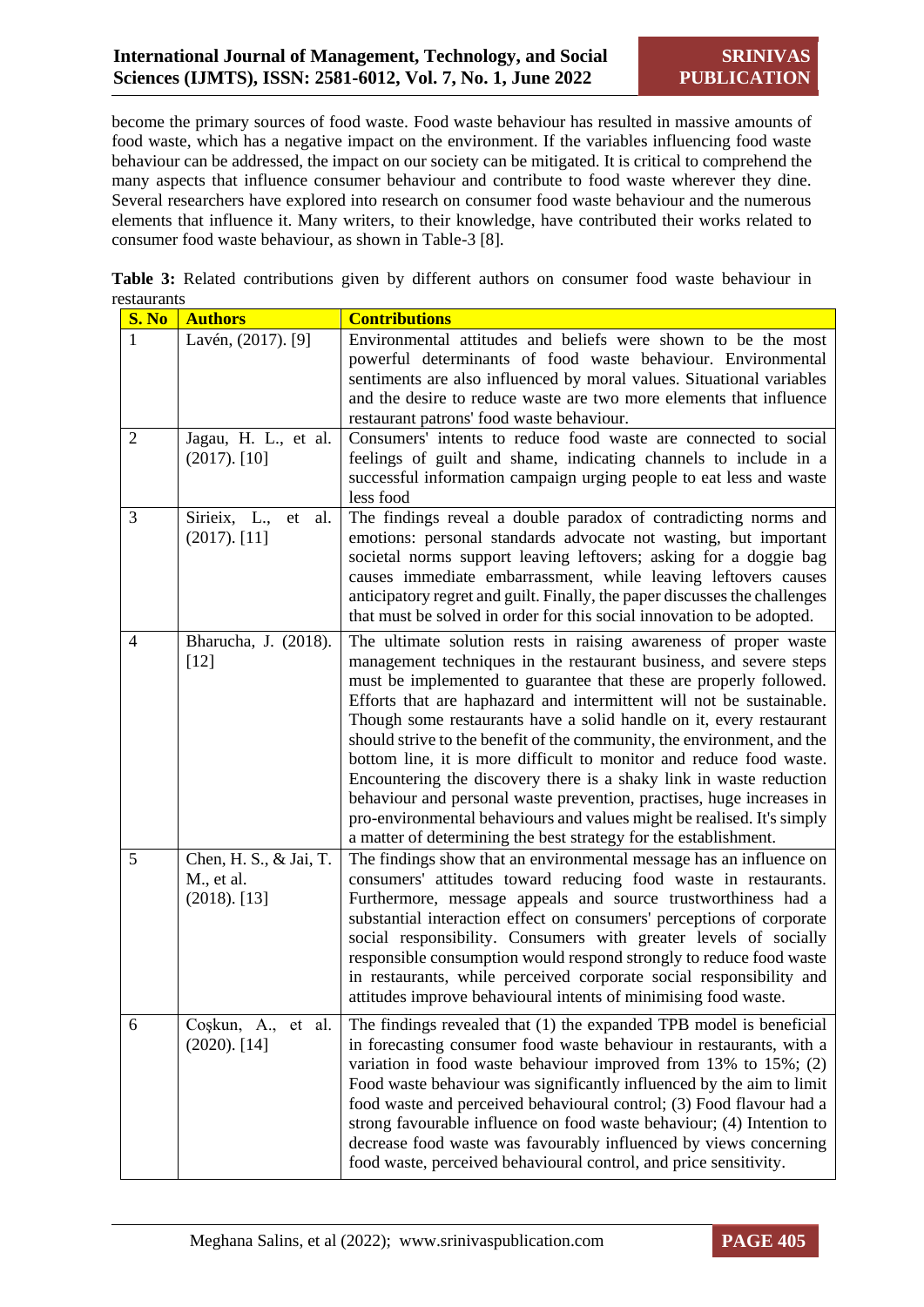| $\overline{7}$ | Filimonau,<br>V.,<br>Matute, J.,<br>et<br>al.<br>$(2019)$ . [15] | It examines the influence of public environmental awareness,<br>environmental concern, expected remorse, and pro-environmental<br>behaviour at home in generating favourable customer attitudes<br>regarding the need to reduce restaurant food waste, as well as the<br>following trigger of behavioural intents to do so. The paper makes<br>policy and managerial suggestions for how to support these<br>behavioural objectives.                                                                                                                                                                                                                                |
|----------------|------------------------------------------------------------------|---------------------------------------------------------------------------------------------------------------------------------------------------------------------------------------------------------------------------------------------------------------------------------------------------------------------------------------------------------------------------------------------------------------------------------------------------------------------------------------------------------------------------------------------------------------------------------------------------------------------------------------------------------------------|
| 8              | Filimonau, V., et al.<br>2021. [16]                              | Market orientation influences management intention to decrease FW<br>but not attitude, while environmental indifference influences<br>managerial attitudes but not behavioural intention, according to the<br>study. The analysis reveals that neutralizers like appealing to greater<br>loyalty and denying damage have a detrimental effect on decreasing<br>management intention to minimise FW. Despite early expectations,<br>another well-established neutralizer, denial of responsibility, had no<br>impact.                                                                                                                                                |
| 9              | Talwar, S., Kaur, P.,<br>Yadav, R., et al.<br>$(2020)$ . [17]    | The results imply that norms are linked to attitudes about bringing<br>leftovers home; these, in turn, are linked to intentions, which are linked<br>to over-ordering than needed behaviour. The reasons opposing are<br>related with a negative mindset. The findings also support the<br>postulated associations' mediation impact of reasons for, attitude, and<br>goals, as well as the moderation effect of residual reuse routine.                                                                                                                                                                                                                            |
| 10             | Blešić, I., Petrović,<br>M. D., Gajić, T., et al.<br>2021. [18]  | (1) Personal attitudes toward food waste positively affect an<br>individual's intention not to waste food; (2) perceived behavioural<br>control positively affects an individual's intention not to waste food;<br>(3) the intention not to waste food negatively affects self-reported food<br>waste behaviour; (4) negative environmental attitudes negatively<br>affect intention not to waste food; and (5) hygiene-based food waste<br>negatively affects perceived behavioural control. This<br>study<br>contributes to a better knowledge of restaurant patrons' food waste<br>habits and might have practical ramifications in the hospitality<br>industry. |
| 11             | Talwar, S., Kaur, P.,<br>et al. (2021). [19]                     | Not only is attitude adversely connected with wasting leftovers, but it<br>also partially buffers the link between reasons and wasting leftovers.<br>Our findings may be used by companies and researchers to encourage<br>green consumer behaviour.                                                                                                                                                                                                                                                                                                                                                                                                                |

## **7.2 Consumer Behavioural Intention:**

Consumer behavioural intention refers to a person's readiness to engage in various motivating factors that lead to a given working activity. It is a goal that requires a conscious mind to comprehend and act on a predetermined result in either a good or negative manner [20]. Many scholars have examined the approach to consumer behavioural intention for food waste reduction in their scholarly works, as well as their contributions on outcome factors and references in Table -4.

| <b>Table 4:</b> Review by authors on consumers intention for reduction of food waste |
|--------------------------------------------------------------------------------------|
|--------------------------------------------------------------------------------------|

| <b>S. No.</b> | <b>Author name</b>          | <b>Contribution</b>                                                  |
|---------------|-----------------------------|----------------------------------------------------------------------|
|               | Silvennoinen<br>et          | al.   Has shown that the restaurants produce the most food waste, as |
|               | $(2012)$ . [21]             | eating out has become more popular and common in all developing      |
|               |                             | countries.                                                           |
|               | Parfitt et al. (2010). [22] | Consumers' plate waste behaviour is a devastating source of "away-   |
|               |                             | from-home" food waste, with the majority of these coming from        |
|               |                             | food businesses, erupting the necessity to change the consumer's     |
|               |                             | behavioural intention at first.                                      |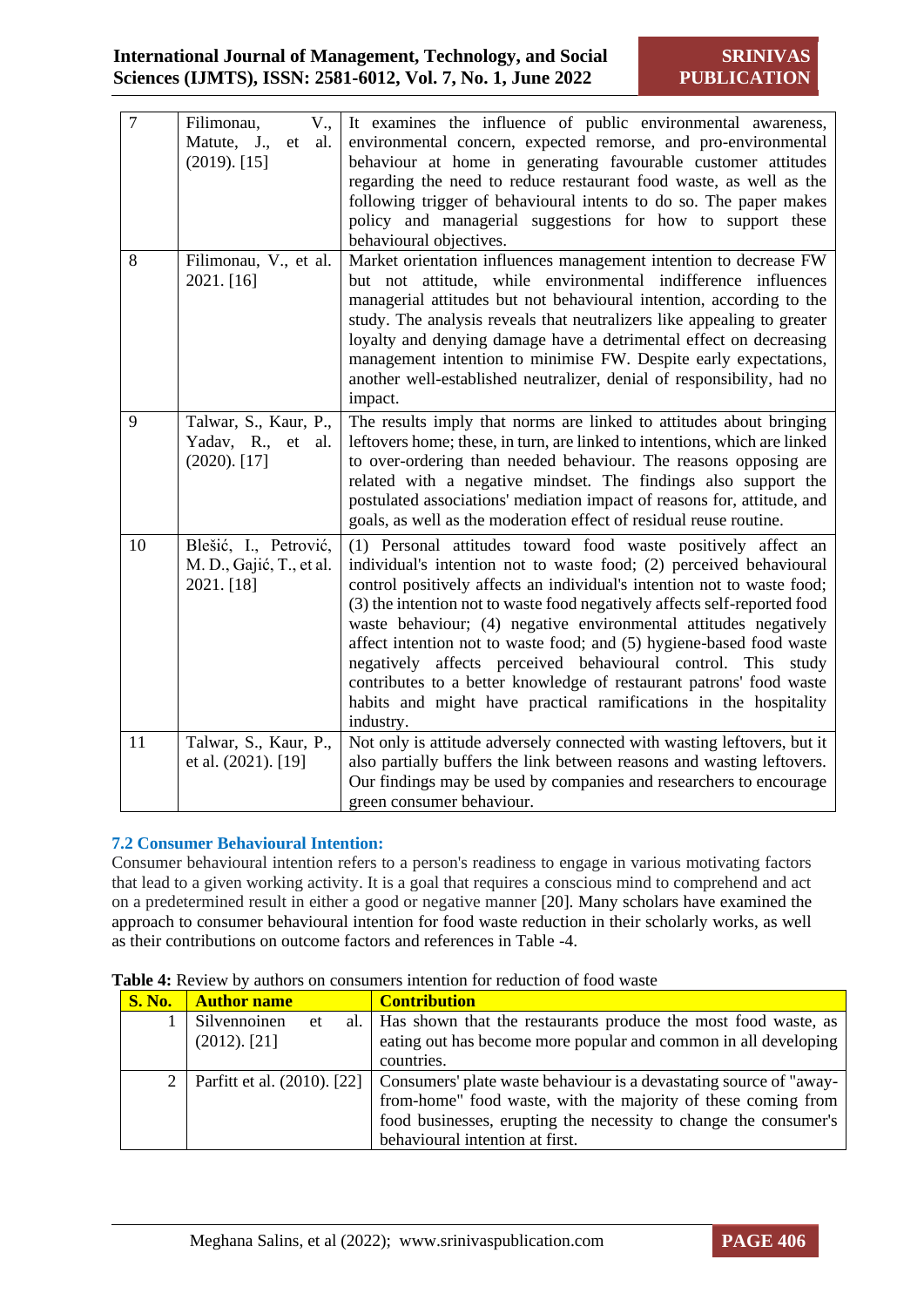| 3 | Blackwell et al., (2017).  | Consumers are generally prepared to do what they like and dislike,      |
|---|----------------------------|-------------------------------------------------------------------------|
|   | [23]                       | and attitudes regulate behavior intention by letting people know        |
|   |                            | what they like and dislike.                                             |
| 4 | Secondi et al. (2019).     | As per studies, the most significant factor in reducing food waste in   |
|   | [24]                       | developing countries is consumer behaviour intention.                   |
| 5 | Parizeau et al. (2015).    | Found that consumers believe that the responsibility to reduce is an    |
|   | $[25]$                     | individual concern. Thereby it indicates that environmental beliefs     |
|   |                            | effect food waste behaviour through intention.                          |
| 6 | Stancu et al. (2016). [26] | Explain that the intention to avoid food waste is one of the primary    |
|   |                            | factors that determine consumer food waste behaviour.                   |
| 7 | Farr-Wharrton<br>al.<br>et | The author emphasises the importance of environmental                   |
|   | $(2014)$ . [27]            | considerations when researching food waste behavioural intention.       |
| 8 | Stenmarck et al. (2016).   | Consumer leftovers are the most common source of food waste in          |
|   | [28]                       | restaurants: what differentiates them is what is left on the plate that |
|   |                            | isn't eaten at the table or taken home, and which the restauranteurs    |
|   |                            | are forced to discard.                                                  |

#### **8. CURRENT STATUS OF THE STUDY :**

The current status of the research aims to identify and analyse the number of alternative scenarios to curb down the food waste reduction possibilities by intervening the consumer behavioural intention. According to the research, customers' willingness to limit food waste will assist to mitigate the massive environmental damage that would occur. Food waste occurs throughout the food supply chain, from preparation to consumption. Discarded waste is increasingly causing pollution in every corner of the globe, wreaking havoc on our environment. According to UNEP executive director claims that minimising food waste would reduce greenhouse gas emissions, limit environmental degradation through land conversion and pollution, increase food supply and hence reduce hunger, and save money during a global economic downturn. The present scenario will assist society in promoting consciousness on reducing their food waste habits by implementing various methods to combat the problem of food waste. In order to modify the diverse food waste behaviours of consumers in different locations, efficient food waste mitigation criteria must be specially applied in every restaurant. Research and policies should focus on each region individually. Food waste reduction is now being attempted by government and social organisations through awareness initiatives and food disposal practises.

#### **9. FACTORS INFLUENCING CONSUMER INTENTION TOWARDS REDUCTION OF FOOD WASTE :**

#### **9.1 Attitude:**

The behavioural outcome of an individual mitigating plate waste behaviour is an attitude toward a consumer's intention [29-32]. A positive attitude emphasises intention based on income, education, and other factors, as well as the belief that food should not be wasted due to its taste, healthier alternatives, and environmental benefits [33]. Consumers' attitudes toward food waste reduction are an important component of their desire to reduce food waste [34]. According to studies, a favourable attitude toward reducing plate waste will increase consumers' positive intentions [35]. Consumers' adoption of reducing food waste while dining out demonstrates that a positive attitude leads to the fulfilment of intentions of consumers to reduce food waste generation [36]. The consumers generally choose not to waste food because it is better for their health, is better for the environment, and tastes better. As a result, consumers' intentions are naturally influenced by their beliefs about the gain [37]. On variables being compared, the analyst of behaviour always tries to minimise the negative impact on the environmental surrounding [38]. According to social psychological research, attitude is a mediator of both behaviour and intention to reduce food waste [39]. According to planned behaviour theory, a consumer's attitude and intention lead to a purchase intention [40]. Individual attitudes must be altered in order to shift consumer behaviour toward pro-environmental issues [41]. A positive attitude toward food waste reduction may result from a comfortable intention [42].

#### **9.2 Environmental Concern:**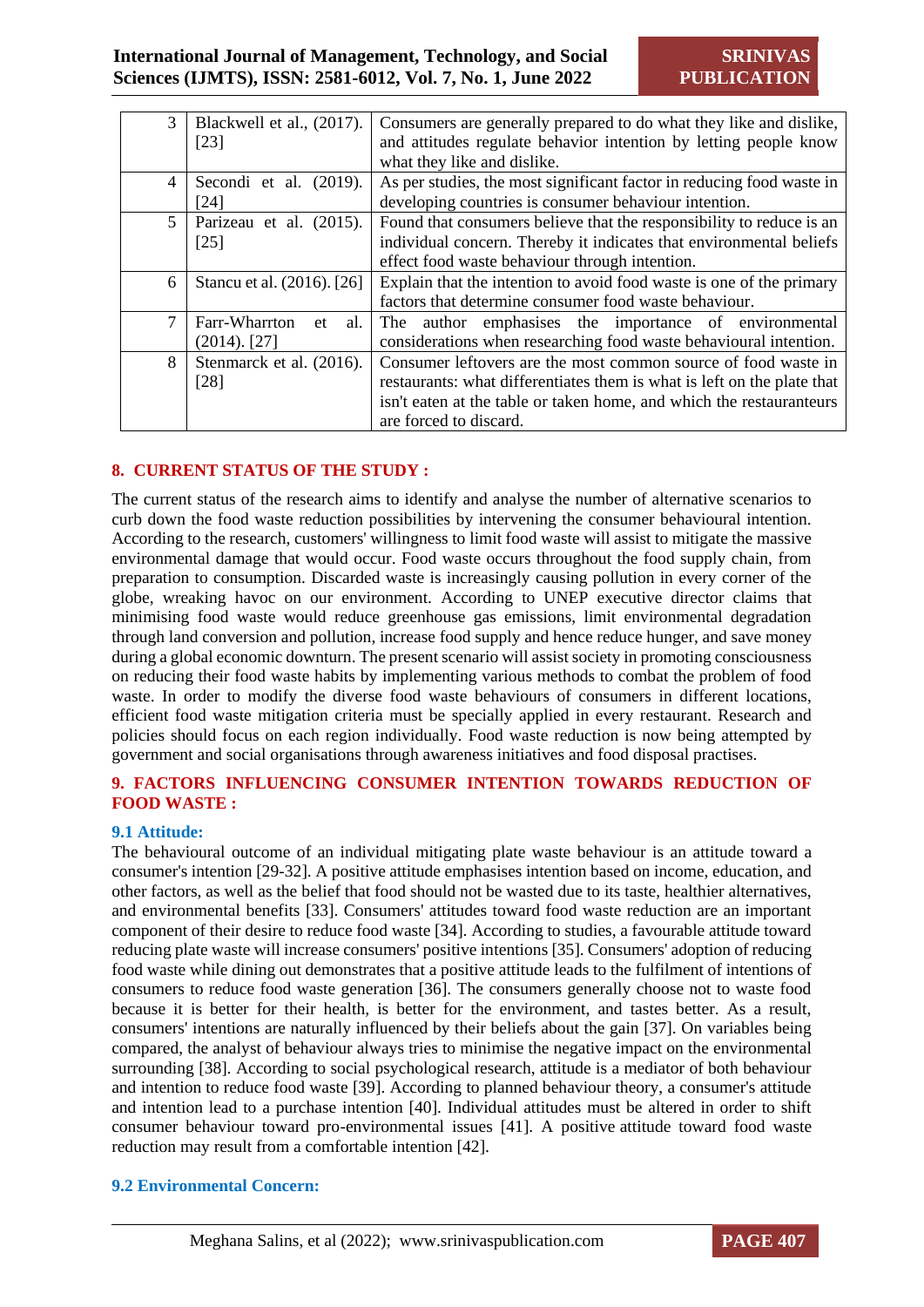Consumers are not wasting food in restaurants because of environmental concerns. Consumers' intentions to reduce plate waste have been influenced by this mindset [43]. India is working to implement food waste prevention measures in order to maintain its sustainability. Consumers are becoming more interested in avoiding food waste as a result of the growing environmental concern among businesses [44]. The consumers environmental concern towards mitigating food waste in restaurants will prepare a commendable attitude towards the problem [45]. The commitment toward environmental sustainability foresees to control the depletion of resources and will curb down the hunger issues among human and animals [46]. The people with more concern over the environmental issue are willing to avoid food wastage while dining than the people who show less concern towards environmental issues [47]. An individual's environmental concern leads to psychological aspects such as belief, attitude, and so on, which lead to human pro-environmental behaviour. According to studies, customers' attitudes toward reducing food waste are influenced by their health and the environment [48]. There has been a need to avoid waste in all concerns for several years, which has led to environmental protection and an increase in consumers' desire to avoid food waste in restaurants [49]. Several environmentally friendly approaches to avoiding food waste have emerged, where consumers are more conscious of the environment, resulting in a greater impact on them while eating anywhere and at any time [50]. Because of the high level of environmental concern, many consumers are exercising good judgement when it comes to green measures by ordering food in the proper proportion [51].

#### **9.3 Awareness:**

The attitudes associated with awareness have found in terms of describing intents to decrease food waste and general food waste reduction, the results are equivocal. The majority of the consumers in their study were unaware of the environmental consequences of food waste. The degree to which consumers are aware of their responsibilities and rights in the society when making decisions is referred to as consumer awareness [52]. Consumer awareness of environmental concerns is growing as environmental information becomes more widely available [53]. People who place a high value on reducing food waste are more likely to be concerned about environmental issues. Consumer awareness has been studied as a single dimension, including hunger awareness, environmental awareness, economic awareness, landfill awareness [54-59].

#### **9.4 Quality of food:**

Quality of food refers to the 'characteristics of food that a customer finds acceptable' [60]. Quality of food includes the 'overall quality of the food, as well as the taste, freshness, nutritional value, and portion size'. Food quality has been given a lot of attention as a core product of a restaurants, and it's been checked for a lot of things like temperature, texture, flavour, wherein it will allow the consumers end up in relishing the food on their plate resulting in not wasting food [61-63]. Consumers' intentions to return to a particular restaurant are thought to be influenced by the quality of the food served which will lead to not wasting food. Furthermore, some restaurants linked to poor food quality and poor food choices, both of which have negative consequences in making consumers waste food while dining [64]. It is the responsibility of every restaurant to create an environment that encourages consumers to eat healthier foods. This encourages health-conscious consumers to finish their meals properly. Furthermore, it is the restaurants responsibility to provide a diverse range of quality of food in their menus so that consumers have more options to choose the right proportion which will help to lower down food wastage to some extent. The restaurant menu is undoubtedly one of the most important indicators of a restaurant's marketing strategy.

#### **9.5 Subjective Norms:**

Subjective forms are defined as the societal pressure on any person to comply or participate in a set of behaviours, those of friends and family. According to studies, the influence from friends and family has a significant impact over the individual behaviour, which allows consumers' intentions to reduce food waste [65]. The values set at home have a major turning point on the change of behaviour towards mitigation of plate waste behaviour [66]. The involvement of family and friends has an impact on consumer intentions to reduce food waste [67]. Consumers believe that if others believe that reducing food waste is important, they will be more likely to follow it and as a result, they also implement it [68].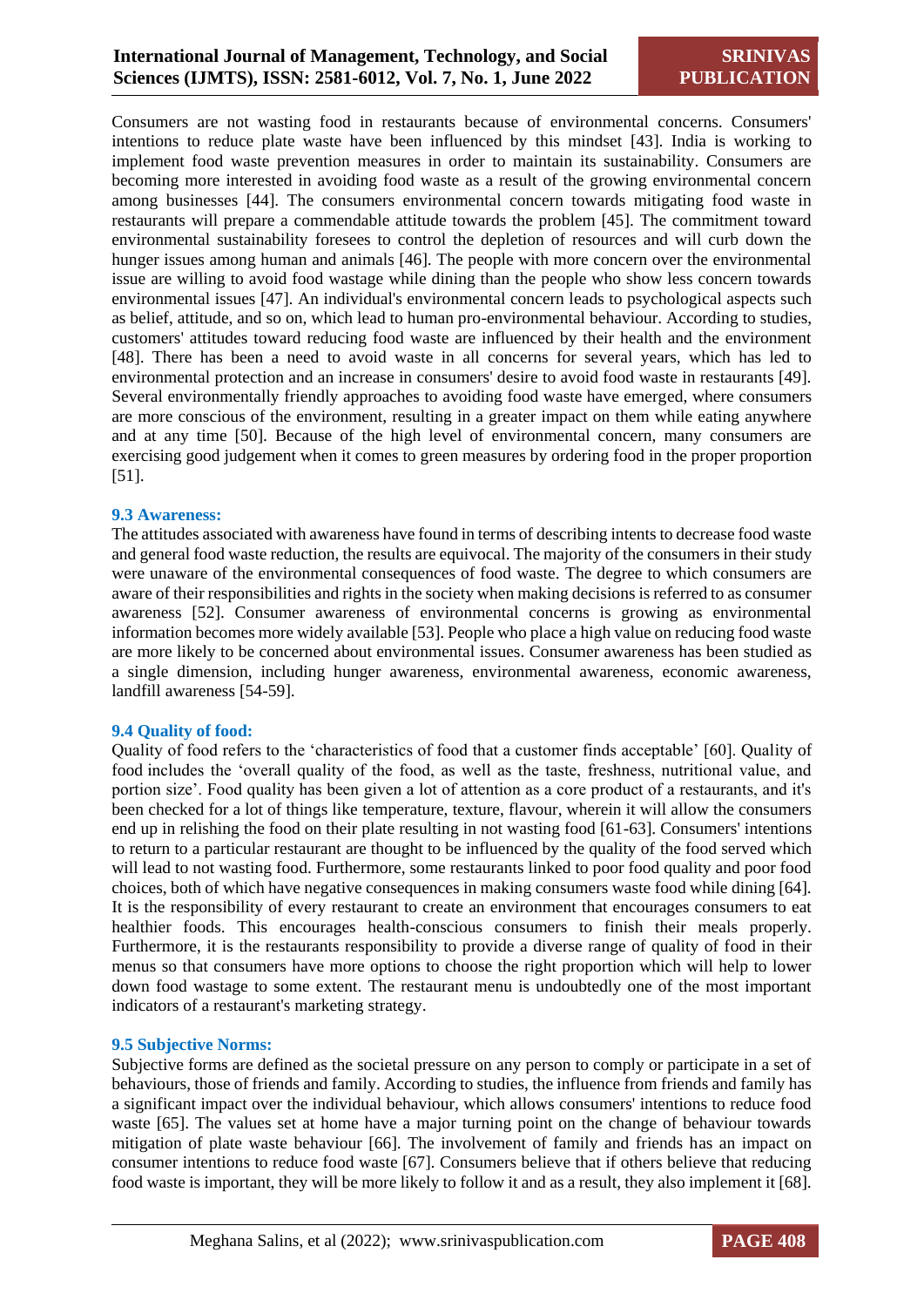Due to the opinions of close friends and family, subjective norms influence a person's purchase intention [69]. A favourable attitude can be developed based on the observations of known people, which may lead to purchase intention [70]. The subjective norm is defined as a social pressure that encourages an individual to engage in a particular behaviour and motivates them to follow as per their support or guidance [71].

#### **9.6 Consumers Intention:**

Consumers who place a high value on environmental attitudes are found to be high scorers with strong mitigating food waste intentions [72]. Individuals who place a high value on reducing plate waste are influenced by their belief in food safety and health concerns, which leads to food waste reduction behaviour [73]. Consumer intention is a scenario in which customers want to participate in plate waste reduction [74]. Consumer intention is a subjective judgement made by consumers after an assessment of the impact in order to avoid food waste [75]. Through propaganda and advertisements in various media, an individual can increase his intention to reduce plate waste and develop an awareness attachment to that need [76]. A consumer's waste reduction intention may be influenced by his or her knowledge of the cause and its attributes [77]. The motivating attribute for the rise in the positive response to mitigating food waste intention is word of mouth [78].

#### **10. IDEAL STATUS AND DESIRED STATUS :**

The research work aims to understand the consumers intention in reducing food waste, applied in different sectors. In order to ensure a sustainable future, every company concern is striving to develop new policies and procedures that will result in optimum status to "zero waste" in a reduced environmental impact as part of socially responsible activities, as well as to carve out a new niche for environmentally conscious customers.

According to the report, the food waste that is been happening around globally is a major threat to the earth. Different organisations are collaborating to develop tactics and methods to eliminate food waste, such as composting, feeding animals, and distributing unused food to hungry people, which can help to reduce pollution to some extent. Every individual must take the necessary steps to decrease food waste and environmental damage by adjusting their eating habits, such as avoiding becoming picky eaters and respecting the needs of people who are hungry. Therefore, it is the ideal responsibility to make the world a safer and more ecologically friendly place for all animals to live.

## **11. RESEARCH GAP :**

Research gap is the possible gap between the current status and desired status of food waste. Some of the research issues to fill the gap are:

(1) There hasn't been much study on consumer attitudes around consuming healthy foods. Studies did not contribute on consumer attitudes over dietary concerns, healthy meal ordering practices might prevent people from making impulsive food purchases or wasting food.

(2) Many studies have looked into the consumer attitudes regarding impact of food waste in households and in the food industry as a whole. However, the aim of consumers to decrease their food waste behaviour at restaurants has not been studied.

(3) Few researches on food waste in hospitality and food services have been conducted in Mumbai. However, no research has been discovered on consumer intentions to minimize food waste in restaurants in Karnataka.

(4) According to studies, consumer segmentation based on education level have aided in the reduction of food waste. However, studies have not shown that consumers may be affected by restaurant awareness campaigns, such as prompt-type messaging or posters on the walls, which can help reduce food waste. However, studies did not show that these practices can intend the consumers to mitigate wasting food.

#### **12. RESEARCH AGENDAS :**

The following Research Agenda enables future identification of influencing factors for consumers' intention to avoid food waste in restaurants, with the goal of limiting the immediate and long-term repercussions that can happen to the environment and society.

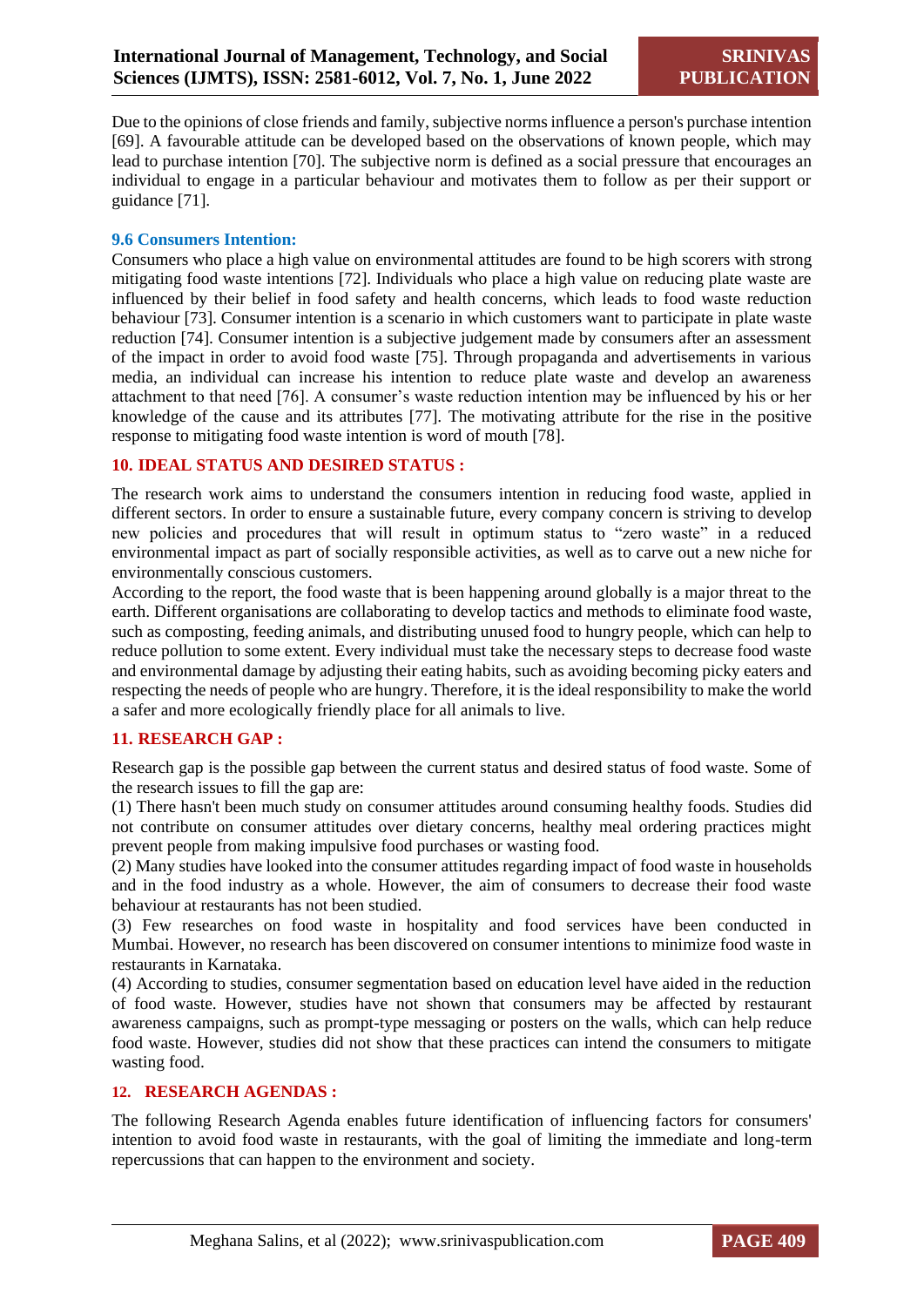(1) What are the various aspects that influence consumer behaviour in order to reduce food waste in restaurants?

(2) To look into a good theory to expand on, a theoretical framework for future research.

(3) What are the advantages, disadvantages, opportunities, and problems of consumer behaviour in terms of food waste reduction?

(4) What suggestions do you have for improving the reduction of food waste in restaurants?

## **13. FURTHER RESEARCH PROPOSAL :**

Although there has been a significant increase in the number of studies on food waste in recent years, there is still a need to investigate how consumers might reduce their food waste behaviour. A framework based on multiple antecedents must be constructed in order to analyse customers' intention to reduce food waste behaviour. The mitigation of consumer food waste behaviour research topic aims to reflect on the current situation in order to test new techniques and find solutions to the problem. The goal of the study is to aid in the transformation of the food system to one that is more sustainable, as well as to motivate consumers to adopt policies to reduce food waste. This will enhance customer awareness of waste and enable them to think more sustainably in the future.

#### **14. SWOC ANALYSIS OF CONSUMER BEHAVIOUR TOWARDS REDUCTION OF FOOD WASTE :**

SWOC study assesses the business strengths, weaknesses, opportunities, and challenges [79-80]. Internal components in SWOC Analysis are strengths and weaknesses, whereas external structures are opportunities and challenges. SWOC Analysis is a proven approach that allows a company to measure itself against competitors in its industry.

| <b>Constructs</b>                                        | <b>Features</b>                                                                     |
|----------------------------------------------------------|-------------------------------------------------------------------------------------|
| <b>Strengths of reduction of consumer</b>                | ➤<br>Reduces consequences on the environment, particularly                          |
| food waste in restaurants                                | methane gas.                                                                        |
|                                                          | a lower cost of waste disposal.<br>≻                                                |
|                                                          | Brings down the hunger among people and animals.<br>➤                               |
|                                                          | Green employments have the potential to be created,<br>≻                            |
|                                                          | leading to a sustainable stay-in restaurant.                                        |
|                                                          | Promotes healthier lifestyle.<br>➤                                                  |
| <b>Weakness of reduction of consumer</b>                 | There is no centralised database for reliable, up-to-date,<br>$\blacktriangleright$ |
| food waste in restaurants                                | and easily accessible food waste data.                                              |
|                                                          | Composting activities in the community are still<br>➤                               |
|                                                          | neglected as part of a zero-waste strategy.                                         |
|                                                          | Large-scale unplanned composting infrastructure,                                    |
|                                                          | especially for food waste, is inadequate.                                           |
|                                                          | The food waste problem in restaurant makes it difficult<br>➤                        |
|                                                          | to transmit a clear and concise message to customers and                            |
|                                                          | the wider public.                                                                   |
| of<br>of<br>Opportunities<br>reduction                   | Food waste education should be taught at all levels of<br>➤                         |
| consumer food waste in restaurants                       | schooling.                                                                          |
|                                                          | Food waste reduction campaign can help promote<br>➤                                 |
|                                                          | businesses around food waste solutions.                                             |
|                                                          | Creates good name for the firm.<br>➤                                                |
|                                                          | Develop food waste composting strategies and large-<br>≻                            |
|                                                          | scale composting solutions for agriculture areas and                                |
|                                                          | farms.                                                                              |
|                                                          | Residents should be educated on the effects of food<br>⋗                            |
|                                                          | waste and possible remedies like domestic food source                               |
|                                                          | reduction, backyard composting, etc.                                                |
| <b>of</b><br>reduction<br><b>of</b><br><b>Challenges</b> | Food waste is not incentivized in society or the food<br>➤                          |
| consumer food waste in restaurants                       | businesses.                                                                         |

**Table 5:** SWOC analysis on consumer behaviour towards food waste reduction in restaurants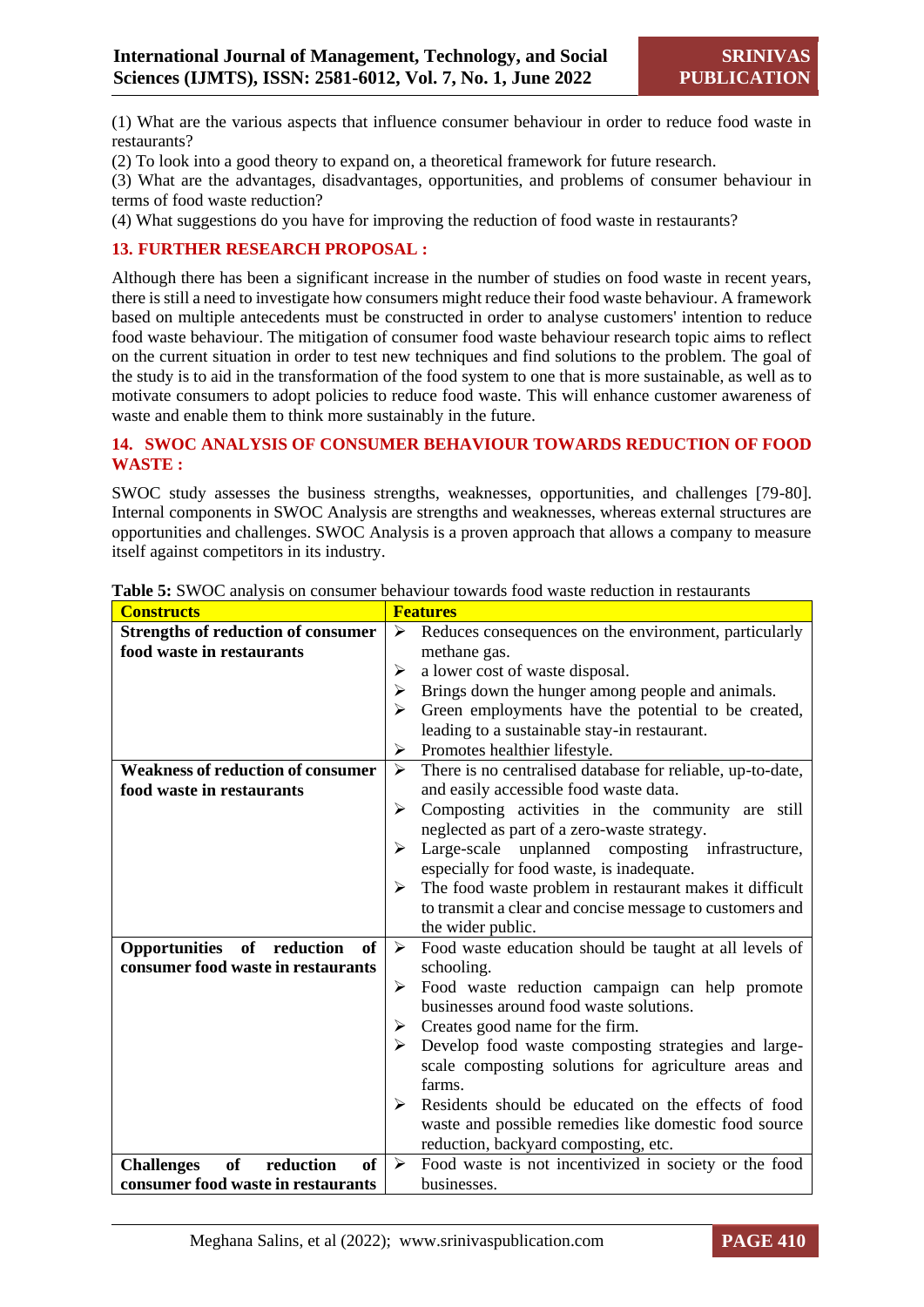| ➤ | Emerging pandemics and new threats.                                   |
|---|-----------------------------------------------------------------------|
|   |                                                                       |
|   | $\triangleright$ It takes time for an impact and results to manifest. |
|   | Consumer waste prevention behaviour is challenged by                  |
|   | throwaway culture and an industrialised food system.                  |
|   | Liability on food safety                                              |

#### **15. FINDINGS OF THE STUDY :**

Our findings indicate that consumer behaviour had a greater influence on food waste reduction which can result to the reduced quantity of food trash availability. To sustain positive behaviours in minimising food waste, education campaigns and technology solutions must be prioritised in order to create knowledge of the consequences that can occur for the environment and its relevance beginning from every individual.

#### **16. SUGGESTIONS :**

(1) Aspects such as food quality, service and support, and so on will influence consumer intention. As a result, the goal of minimising food waste will be aided by positive customer intentions. It is critical for restaurants that serve meals to make the decision-making process easier by offering a larger menu selection. Food quality must also be checked in order to persuade consumers in addition to avoid wasting food.

(2) In recent years, it has been noticed that a section of the consumer population has converted to a healthier lifestyle. When it turned to dining, individuals opted for a healthier option. This is because, in recent years, consumers have prioritised personal dietary concerns and have been forced to conform to dietary restrictions set by their experts. As a result, the restaurant must take into account the concerns of various segments of the health or diet, as well as personalise customer demands, which will help the restaurant to avoid food waste due to accurate proportion ordering.

(3) It's worth noting that in restaurants, service is fundamental. Consumers want their meals to arrive on schedule and in acceptable condition. If the services provided are not properly delivered, the customer will be dissatisfied; it will take a long time to resolve such issues because the service will include the neatness of the surroundings, the time, and the quality of the food served, all of which will delight the consumer in one way or another and ultimately allow them to avoid wasting food.

(4) The restaurant must provide a package service for leftovers if customers want it, as well as doggy bags if customers prefer to feed their leftovers to animals. The restaurant should invest in good packaging and make it available to customers. It will be useful to reduce food waste if the restaurant emphasises the importance of carrying leftovers either to take home or to feed animals.

## **17. LIMITATIONS :**

(1) Regardless of the fact that there are many consumer eateries, the current analysis focuses on a few consumer dining restaurants rather than hotels and cafes.

(2) Consumers should also recognise their shifting behaviour and encourage their family or friends to instil plate waste mitigation practise at home or anywhere else for a better food waste reduction. This consumer mentality may assist to protect the environment and minimise food waste to some extent. However, this study focuses solely on reducing consumer plate waste in restaurants.

(3) It must be observed that intentions don't necessarily translate into good actions. It is not inevitably carried out because a person wants to do something. In this study, it was assumed that the purpose is a self-motivation to engage in a particular behaviour.

#### **18. CONCLUSION :**

The consumers intention towards reducing food waste has a vast impact on everyone's daily habits and economic activity. Consumer preferences and attitudes toward wasting food shifted, and people began looking for methods to reduce waste maximum. If there is a silver lining in food waste, it is that the consumers intention has reduced the amount of food waste for the vast majority of every sector in India. For this contributing evidence, authorities must evaluate consumer's preference and design more effective and efficient regulations around food wastage and responsible system for production and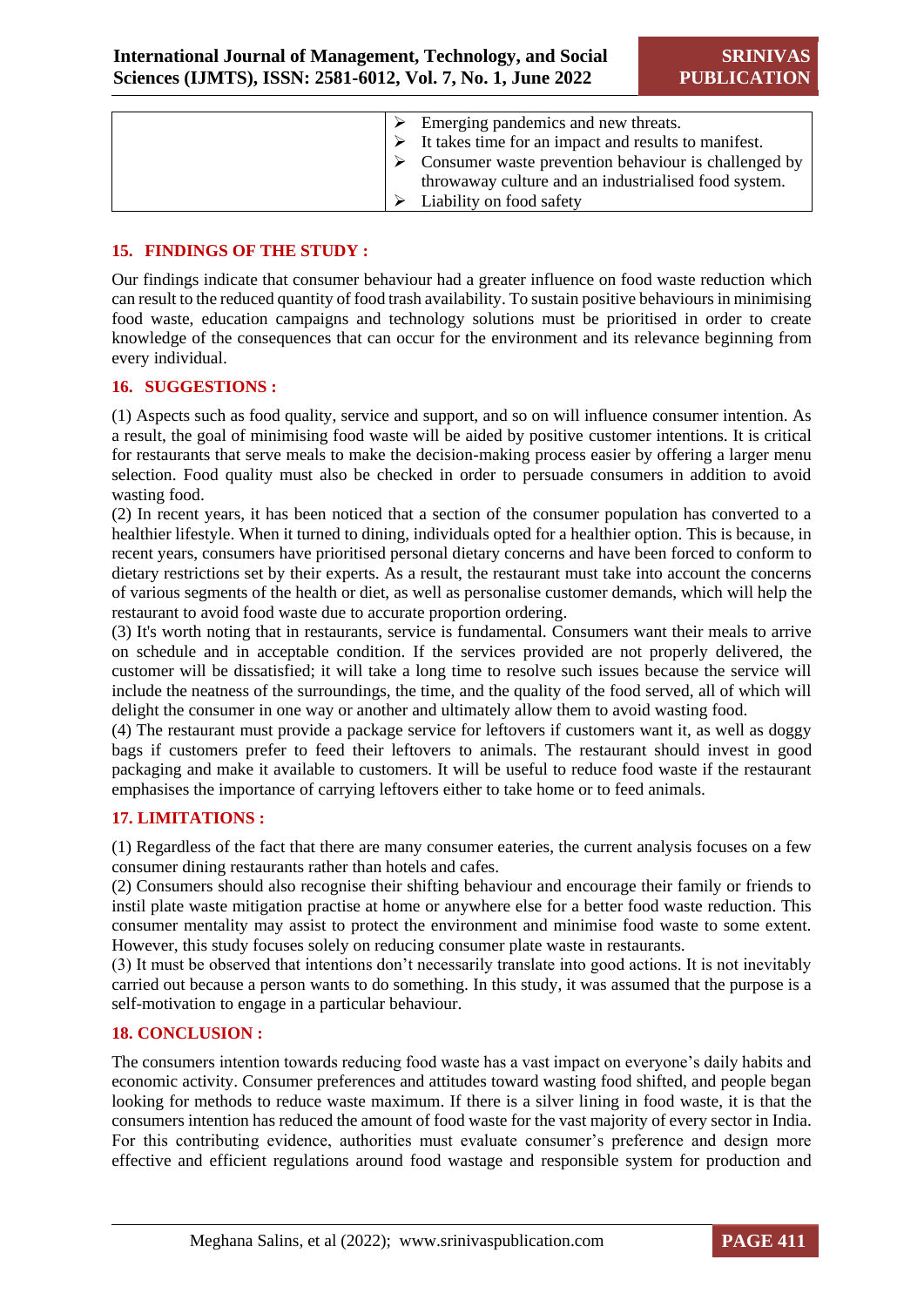consumption. To protect the environment, more technical and sustainable solutions to the food waste problem might be considered.

#### **REFERENCES :**

- [1] Ishangulyyev, R., Kim, S., & Lee, S. H. (2019). Understanding food loss and waste—why are we losing and wasting food? *Foods*, 8(8), 1-23. [Google Scholar](https://scholar.google.com/scholar?hl=en&as_sdt=0%2C5&q=Ishangulyyev%2C+R.%2C+Kim%2C+S.%2C+%26+Lee%2C+S.+H.+%282019%29.+Understanding+food+loss+and+waste—why+are+we+losing+and+wasting+food%3F.+Foods%2C+8%288%29%2C+297.&btnG=)  $\lambda$ <sup>7</sup>
- [2] Parfitt, J., Barthel, M., & Macnaughton, S. (2010). Food waste within food supply chains: quantification and potential for change to 2050. *Philosophical transactions of the royal society B: biological sciences, 365*(1554), 3065-3081. [Google scholar](https://scholar.google.com/scholar?hl=en&as_sdt=0%2C5&q=Parfitt%2C+J.%2C+Barthel%2C+M.%2C+%26+Macnaughton%2C+S.+%282010%29.+Food+waste+within+food+supply+chains%3A+quantification+and+potential+for+change+to+2050.+&btnG=) $\lambda$ <sup>7</sup>
- [3] Barrera, E. L., & Hertel, T. (2021). Global food waste across the income spectrum: Implications for food prices, production and resource use. *Food Policy*, *98*(1), 1-16[. Google scholar](https://scholar.google.com/scholar?hl=en&as_sdt=0%2C5&q=Barrera%2C+E.+L.%2C+%26+Hertel%2C+T.+%282021%29.+Global+food+waste+across+the+income+spectrum%3A+Implications+for+food+prices%2C+production+and+resource+use.+Food+Policy%2C+98%2C+101874.&btnG=)
- [4] Agarwal, S., Sethi, V., Gupta, P., Jha, M., Agnihotri, A., & Nord, M. (2009). Experiential household food insecurity in an urban underserved slum of North India. *Food security, 1*(3), 239-250[.Google](https://scholar.google.com/scholar?hl=en&as_sdt=0%2C5&q=Agarwal%2C+S.%2C+Sethi%2C+V.%2C+Gupta%2C+P.%2C+Jha%2C+M.%2C+Agnihotri%2C+A.%2C+%26+Nord%2C+M.+%282009%29.+Experiential+household+food+insecurity+in+an+urban+underserved+slum+of+North+India.+Food+security%2C+1%283%29%2C+239-250.&btnG=)  [scholar](https://scholar.google.com/scholar?hl=en&as_sdt=0%2C5&q=Agarwal%2C+S.%2C+Sethi%2C+V.%2C+Gupta%2C+P.%2C+Jha%2C+M.%2C+Agnihotri%2C+A.%2C+%26+Nord%2C+M.+%282009%29.+Experiential+household+food+insecurity+in+an+urban+underserved+slum+of+North+India.+Food+security%2C+1%283%29%2C+239-250.&btnG=) $\lambda$
- [5] Ben Hassen, T., El Bilali, H., & Allahyari, M. S. (2020). Impact of COVID-19 on food behavior and consumption in Oatar. *Sustainability, 12(17)*, 1-18. [Google scholar](https://scholar.google.com/scholar?hl=en&as_sdt=0%2C5&q=Ben+Hassen%2C+T.%2C+El+Bilali%2C+H.%2C+%26+Allahyari%2C+M.+S.+%282020%29.+Impact+of+COVID-19+on+food+behavior+and+consumption+in+Qatar.+Sustainability%2C+12%2817%29%2C+6973.&btnG=)  $\lambda$ <sup>7</sup>
- [6] Pearson, D., Minehan, M., & Wakefield-Rann, R. (2013). Food waste in Australian households: Why does it occur. *Aust. Pac. J. Reg. Food Stud, 3*(1), 118-132. [Google scholar](https://scholar.google.com/scholar?hl=en&as_sdt=0%2C5&q=Pearson%2C+D.%2C+Minehan%2C+M.%2C+%26+Wakefield-Rann%2C+R.+%282013%29.+Food+waste+in+Australian+households%3A+Why+does+it+occur.+Aust.+Pac.+J.+Reg.+Food+Stud%2C+3%2C+118-132.&btnG=)  $\lambda^2$
- [7] Reynolds, C., Goucher, L., Quested, T., Bromley, S., Gillick, S., Wells, V. K., ... & Jackson, P. (2019). Consumption-stage food waste reduction interventions–What works and how to design better interventions. *Food policy*, 83(1), 7-27. [Google Scholar](https://scholar.google.com/scholar?hl=en&as_sdt=0%2C5&q=Reynolds%2C+C.%2C+Goucher%2C+L.%2C+Quested%2C+T.%2C+Bromley%2C+S.%2C+Gillick%2C+S.%2C+Wells%2C+V.+K.%2C+...+%26+Jackson%2C+P.+%282019%29.+Consumption-stage+food+waste+reduction+interventions–What+works+and+how+to+design+better+interventions.+Food+policy%2C+83%2C+7-27.&btnG=)  $\lambda$ <sup>7</sup>
- [8] Secretariat, R. S. (2011). E-waste in India. *India Research Unit (Larrdis), Rajya Sabha Secretariat, New Delhi.* 1-122. [Google scholar](https://greene.gov.in/wp-content/uploads/2018/01/e-waste_in_india-Document.pdf)  $\lambda$ <sup>7</sup>
- [9] Lavén, L. (2017). Consumers' food waste behaviour in restaurants, 1-30, Semantic Scholar. [Google](https://scholar.google.com/scholar?hl=en&as_sdt=0%2C5&q=Lavén%2C+L.+%282017%29.+Consumers’+food+waste+behaviour+in+restaurants.&btnG=)  [scholar](https://scholar.google.com/scholar?hl=en&as_sdt=0%2C5&q=Lavén%2C+L.+%282017%29.+Consumers’+food+waste+behaviour+in+restaurants.&btnG=) $\lambda$
- [10] Jagau, H. L., & Vyrastekova, J. (2017). Behavioral approach to food waste: an experiment. *British Food Journal*, *119*(4), 882-894. [Google scholar](https://scholar.google.com/scholar?hl=en&as_sdt=0%2C5&q=Jagau%2C+H.+L.%2C+%26+Vyrastekova%2C+J.+%282017%29.+Behavioral+approach+to+food+waste%3A+an+experiment.+British+Food+Journal.&btnG=)  $\lambda$
- [11] Sirieix, L., Lála, J., & Kocmanová, K. (2017). Understanding the antecedents of consumers' attitudes towards doggy bags in restaurants: Concern about food waste, culture, norms and emotions. *Journal of Retailing and Consumer Services*, *34*(1), 153-158. [Google scholar](https://scholar.google.com/scholar?hl=en&as_sdt=0%2C5&q=Sirieix%2C+L.%2C+Lála%2C+J.%2C+%26+Kocmanová%2C+K.+%282017%29.+Understanding+the+antecedents+of+consumers%27+attitudes+towards+doggy+bags+in+restaurants%3A+Concern+about+food+waste%2C+culture%2C+norms+and+emotions.+Journal+of+Retailing+and+Consumer+Services%2C+34%2C+153-158.&btnG=)
- [12] Bharucha, J. (2018). Tackling the challenges of reducing and managing food waste in Mumbai restaurants. *British Food Journal*, *120*(3), 639-649. [Google scholar](https://scholar.google.com/scholar?hl=en&as_sdt=0%2C5&q=Bharucha%2C+J.+%282018%29.+Tackling+the+challenges+of+reducing+and+managing+food+waste+in+Mumbai++++++++restaurants.+British+Food+Journal.&btnG=)
- [13] Chen, H. S., & Jai, T. M. (2018). Waste less, enjoy more: Forming a messaging campaign and reducing food waste in restaurants. *Journal of Quality Assurance in Hospitality & Tourism*, *19*(4), 495-520. [Google scholar](https://scholar.google.com/scholar?hl=en&as_sdt=0%2C5&q=Chen%2C+H.+S.%2C+%26+Jai%2C+T.+M.+%282018%29.+Waste+less%2C+enjoy+more%3A+Forming+a+messaging+campaign+and+reducing+food+waste+in+restaurants.+Journal+of+Quality+Assurance+in+Hospitality+%26+Tourism%2C+19%284%29%2C+495-520.&btnG=) $\lambda$
- [14] Coşkun, A., & Özbük, R. M. Y. (2020). What influences consumer food waste behavior in restaurants? An application of the extended theory of planned behavior. *Waste Management*, *117(1)*, 170-178. [Google scholar](https://scholar.google.com/scholar?hl=en&as_sdt=0%2C5&q=Coşkun%2C+A.%2C+%26+Özbük%2C+R.+M.+Y.+%282020%29.+What+influences+consumer+food+waste+behavior+in+restaurants%3F+An+application+of+the+extended+theory+of+planned+behavior.+Waste+Management%2C+117%2C+170-178.&btnG=)  $\lambda$ <sup>7</sup>
- [15] Filimonau, V., Matute, J., Kubal-Czerwińska, M., Krzesiwo, K., & Mika, M. (2020). The determinants of consumer engagement in restaurant food waste mitigation in Poland: An exploratory study. *Journal of Cleaner Production*,  $247(1)$ , 1-62. [Google scholar](https://scholar.google.com/scholar?hl=en&as_sdt=0%2C5&q=Filimonau%2C+V.%2C+Matute%2C+J.%2C+Kubal-Czerwińska%2C+M.%2C+Krzesiwo%2C+K.%2C+%26+Mika%2C+M.+%282020%29.+The+determinants+of+consumer+engagement+in+restaurant+food+waste+mitigation+in+Poland%3A+An+exploratory+study.+Journal+of+Cleaner+Production%2C+247%2C+119105.&btnG=)  $\overline{X}$
- [16] Filimonau, V., Coşkun, A., Derqui, B., & Matute, J. (2021). Restaurant management and food waste reduction: factors affecting attitudes and intentions in restaurants of Spain. *International Journal of Contemporary Hospitality Management*, 34(3), 1177-1203. [Google scholar](https://scholar.google.com/scholar?hl=en&as_sdt=0%2C5&q=Filimonau%2C+V.%2C+Coşkun%2C+A.%2C+Derqui%2C+B.%2C+%26+Matute%2C+J.+%282021%29.+Restaurant+management+and+food+waste+reduction%3A+factors+affecting+attitudes+and+intentions+in+restaurants+of+Spain.+International+Journal+of+Contemporary+Hospitality+Management.&btnG=)x<sup>7</sup>
- [17] Talwar, S., Kaur, P., Yadav, R., Sharma, R., & Dhir, A. (2021). Food waste and out-of-homedining: antecedents and consequents of the decision to take away leftovers after dining at restaurants. *Journal of Sustainable Tourism*, *1*(1), 1-26. [Google Scholar](https://scholar.google.com/scholar?hl=en&as_sdt=0%2C5&q=Talwar%2C+S.%2C+Kaur%2C+P.%2C+Yadav%2C+R.%2C+Sharma%2C+R.%2C+%26+Dhir%2C+A.+%282021%29.+Food+waste+and+out-of-home-+++++++dining%3A+antecedents+and+consequents+of+the+decision+to+take+away+leftovers+after+dining+at+restaurants.+Journal+of+Sustainable+Tourism%2C+1-26.&btnG=)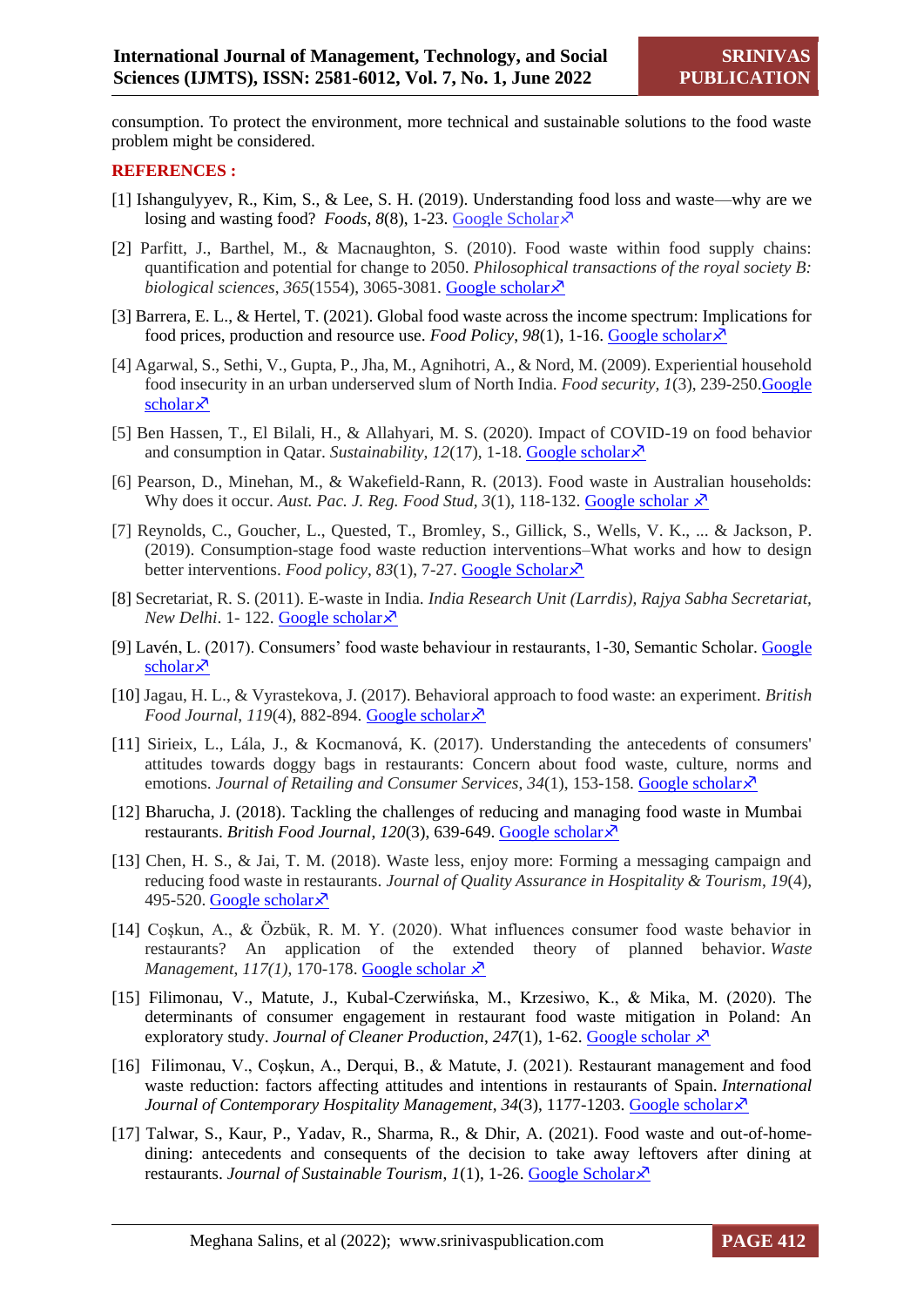- [18] Blešić, I., Petrović, M. D., Gajić, T., Tretiakova, T. N., Syromiatnikova, J. A., Radovanović, M., & Yakovenko, N. V. (2021). How the Extended Theory of Planned Behavior Can Be Applied in the Research of the Influencing Factors of Food Waste in Restaurants: Learning from Serbian Urban Centers. *Sustainability*, *13*(16), 1-15. [Google Scholar](https://scholar.google.com/scholar?hl=en&as_sdt=0%2C5&q=Blešić%2C+I.%2C+Petrović%2C+M.+D.%2C+Gajić%2C+T.%2C+Tretiakova%2C+T.+N.%2C+Syromiatnikova%2C+J.+A.%2C+Radovanović%2C+M.%2C+.++%26+Yakovenko%2C+N.+V.+%282021%29.+How+the+Extended+Theory+of+Planned+Behavior+Can+Be+Applied+in+the+Research+of+the+Influencing+Factors+of+Food+Waste+in+Restaurants%3A+Learning+from+Serbian+Urban+Centers.+Sustainability%2C+13%2816%29%2C+9236.&btnG=)
- [19] Talwar, S., Kaur, P., Okumus, B., Ahmed, U., & Dhir, A. (2021). Food waste reduction and taking away leftovers: Interplay of food-ordering routine, planning routine, and motives. *International Journal of Hospitality Management*, 98(1), 103-123. [Google Scholar](https://scholar.google.com/scholar?hl=en&as_sdt=0%2C5&q=Talwar%2C+S.%2C+Kaur%2C+P.%2C+Okumus%2C+B.%2C+Ahmed%2C+U.%2C+%26+Dhir%2C+A.+%282021%29.+Food+waste+reduction+and+taking+away+leftovers%3A+Interplay+of+food-ordering+routine%2C+planning+routine%2C+and+motives.+International+Journal+of+Hospitality+Management%2C+98%2C+103033.&btnG=)  $\lambda$ <sup>7</sup>
- [20] Ajzen, I., Fishbein, M., Lohmann, S., & Albarracín, D. (2018). The influence of attitudes on behavior. *The handbook of attitudes*, *1*(1), 197-255. [Google Scholar](https://scholar.google.com/scholar?hl=en&as_sdt=0%2C5&q=Ajzen%2C+I.%2C+Fishbein%2C+M.%2C+Lohmann%2C+S.%2C+%26+Albarracín%2C+D.+%282018%29.+The+influence+of+attitudes+on+behavior.+The+handbook+of+attitudes%2C+1%281%29%2C+197-255.&btnG=)  $\lambda$
- [21] Koivupuro, H. K., Hartikainen, H., Silvennoinen, K., Katajajuuri, J. M., Heikintalo, N., Reinikainen, A., & Jalkanen, L. (2012). Influence of socio-demographical, behavioural and attitudinal factors on the amount of avoidable food waste generated in Finnish households. *International journal of consumer studies*, 36(2), 183-191. [Google Scholar](https://scholar.google.com/scholar?hl=en&as_sdt=0%2C5&q=Koivupuro%2C+H.+K.%2C+Hartikainen%2C+H.%2C+Silvennoinen%2C+K.%2C+Katajajuuri%2C+J.+M.%2C+Heikintalo%2C+N.%2C+Reinikainen%2C+A.%2C+%26+Jalkanen%2C+L.+%282012%29.+Influence+of+socio‐demographical%2C+behavioural+and+attitudinal+factors+on+the+amount+of+avoidable+food+waste+generated+in+Finnish+households.+International+journal+of+consumer+studies%2C+36%282%29%2C+183-191.&btnG=)  $\lambda$ <sup>7</sup>
- [22] Parfitt, J.; Barthel, M.; Macnaughton, S. (2010). Food waste within food supply chains: Quantification and potential for change to 2050. Philos. *Trans. R. Soc. B Biol. Sci.*, *365*(1), 3065– 3081. [Google Scholar](https://scholar.google.com/scholar?hl=en&as_sdt=0%2C5&q=Parfitt%2C+J.%3B+Barthel%2C+M.%3B+Macnaughton%2C+S.+Food+waste+within+food+supply+chains%3A+Quantification+++and+potential+for+change+to+2050.+Philos.+Trans.+R.+Soc.+B+Biol.+Sci.+2010%2C+365%2C+3065–3081.&btnG=) ×
- [23] Cwik, J. C., Till, B., Bieda, A., Blackwell, S. E., Walter, C., & Teismann, T. (2017). Measuring attitudes towards suicide: Preliminary evaluation of an attitude towards suicide scale. *Comprehensive psychiatry*, 72(1), 56-65. [Google Scholar](https://scholar.google.com/scholar?hl=en&as_sdt=0%2C5&q=Cwik%2C+J.+C.%2C+Till%2C+B.%2C+Bieda%2C+A.%2C+Blackwell%2C+S.+E.%2C+Walter%2C+C.%2C+%26+Teismann%2C+T.+%282017%29.+Measuring+attitudes+towards+suicide%3A+Preliminary+evaluation+of+an+attitude+towards+suicide+scale.+Comprehensive+psychiatry%2C+72%2C+56-65.&btnG=)  $\lambda$
- [24] Secondi, L. (2019). Expiry dates, consumer behavior, and food waste: how would Italian consumers react if there were no longer "best before" labels? *Sustainability*, *11*(23), 68-82. [Google Scholar](https://scholar.google.com/scholar?hl=en&as_sdt=0%2C5&q=Secondi%2C+L.+%282019%29.+Expiry+dates%2C+consumer+behavior%2C+and+food+waste%3A+how+would+Italian+consumers+react+if+there+were+no+longer+) ×
- [25] Parizeau, K., von Massow, M., & Martin, R. (2015). Household-level dynamics of food waste production and related beliefs, attitudes, and behaviours in Guelph, Ontario. *Waste*  management, 35(1), 207-217. [Google Scholar](https://scholar.google.com/scholar?hl=en&as_sdt=0%2C5&q=Parizeau%2C+K.%2C+von+Massow%2C+M.%2C+%26+Martin%2C+R.+%282015%29.+Household-level+dynamics+of+food+waste+production+and+related+beliefs%2C+attitudes%2C+and+behaviours+in+Guelph%2C+Ontario.+Waste+management%2C+35%2C+207-217.&btnG=)<sup>x</sup>
- [26] Stancu, V., & Lähteenmäki, L. (2022). Consumer-related antecedents of food provisioning behaviors that promote food waste. *Food Policy*, *108(1)*, 10-14. [Google Scholar](https://scholar.google.com/scholar?hl=en&as_sdt=0%2C5&q=Stancu%2C+V.%2C+%26+Lähteenmäki%2C+L.+%282022%29.+Consumer-related+antecedents+of+food+provisioning+behaviors+that+promote+food+waste.+Food+Policy%2C+108%2C+102236.&btnG=)
- [27] Farr Wharton, G., Foth, M., & Choi, J. H. J. (2014). Identifying factors that promote consumer behaviours causing expired domestic food waste. *Journal of Consumer Behaviour*, *13*(6), 393-402. [Google Scholar](https://scholar.google.com/scholar?hl=en&as_sdt=0%2C5&q=Farr‐Wharton%2C+G.%2C+Foth%2C+M.%2C+%26+Choi%2C+J.+H.+J.+%282014%29.+Identifying+factors+that+promote+consumer+behaviours+causing+expired+domestic+food+waste.+Journal+of+Consumer+Behaviour%2C+13%286%29%2C+393-402.&btnG=) ×
- [28] Stenmarck, Â., Jensen, C., Quested, T., Moates, G., Buksti, M., Cseh, B., & Östergren, K. (2016). Estimates of European food waste levels. *IVL Swedish Environmental Research Institute,*   $1(1)$ , 1-79. [Google Scholar](https://scholar.google.com/scholar?hl=en&as_sdt=0%2C5&q=Stenmarck%2C+Â.%2C+Jensen%2C+C.%2C+Quested%2C+T.%2C+Moates%2C+G.%2C+Buksti%2C+M.%2C+Cseh%2C+B.%2C+%26+Östergren%2C+K.+%282016%29.+Estimates+of+European+food+waste+levels.+IVL+Swedish+Environmental+Research+Institute.&btnG=) $\lambda$
- [29] Coşkun, A., & Özbük, R. M. Y. (2020). What influences consumer food waste behavior in restaurants? An application of the extended theory of planned behavior. *Waste Management*, *117*(1), 170-178. [Google Scholar](https://scholar.google.com/scholar?hl=en&as_sdt=0%2C5&q=Coşkun%2C+A.%2C+%26+Özbük%2C+R.+M.+Y.+%282020%29.+What+influences+consumer+food+waste+behavior+in+restaurants%3F+An+application+of+the+extended+theory+of+planned+behavior.+Waste+Management%2C+117%2C+170-178.&btnG=)  $\lambda$
- [30] Zhang, X., Jeong, E., Olson, E. D., & Evans, G. (2020). Investigating the effect of message framing on event attendees' engagement with advertisement promoting food waste reduction practices. *International Journal of Hospitality Management*, *89*(1), 102-119. [Google Scholar](https://scholar.google.com/scholar?hl=en&as_sdt=0%2C5&q=Zhang%2C+X.%2C+Jeong%2C+E.%2C+Olson%2C+E.+D.%2C+%26+Evans%2C+G.+%282020%29.+Investigating+the+effect+of+message+framing+on+event+attendees’+engagement+with+advertisement+promoting+food+waste+reduction+practices.+International+Journal+of+Hospitality+Management%2C+89%2C+102589.&btnG=)
- [31] Lazell, J. (2016). Consumer food waste behaviour in universities: Sharing as a means of prevention. *Journal of Consumer Behaviour*, *15*(5), 430-439. [Google Scholar](https://scholar.google.com/scholar?hl=en&as_sdt=0%2C5&q=Lazell%2C+J.+%282016%29.+Consumer+food+waste+behaviour+in+universities%3A+Sharing+as+a+means+of+prevention.+Journal+of+Consumer+Behaviour%2C+15%285%29%2C+430-439.&btnG=)
- [32] Coşkun, A., & Filimonau, V. (2021). 'I waste food but this is not my fault!': Exploring the drivers of plate waste in food services of Turkey through the prism of neutralisation theory. Journal of Cleaner Production, 329(1), 129-143. [Google Scholar](https://scholar.google.com/scholar?hl=en&as_sdt=0%2C5&q=Coşkun%2C+A.%2C+%26+Filimonau%2C+V.+%282021%29.+‘I+waste+food+but+this+is+not+my+fault%21%27%3A+Exploring+the+drivers+of+plate+waste+in+foodservices+of+Turkey+through+the+prism+of+neutralisation+theory.+Journal+of+Cleaner+Production%2C+329%2C+129695.&btnG=)<sup> $\overline{X}$ </sup>
- [33] James, D. (2004). Factors influencing food choices, dietary intake, and nutrition-related attitudes among African Americans: application of a culturally sensitive model. *Ethnicity and Health*, *9*(4), 349-367. [Google Scholar](https://scholar.google.com/scholar?hl=en&as_sdt=0%2C5&q=James%2C+D.+%282004%29.+Factors+influencing+food+choices%2C+dietary+intake%2C+and+nutrition-related+attitudes+among+African+Americans%3A+application+of+a+culturally+sensitive+model.+Ethnicity+and+Health%2C+9%284%29%2C+349-367.&btnG=) ×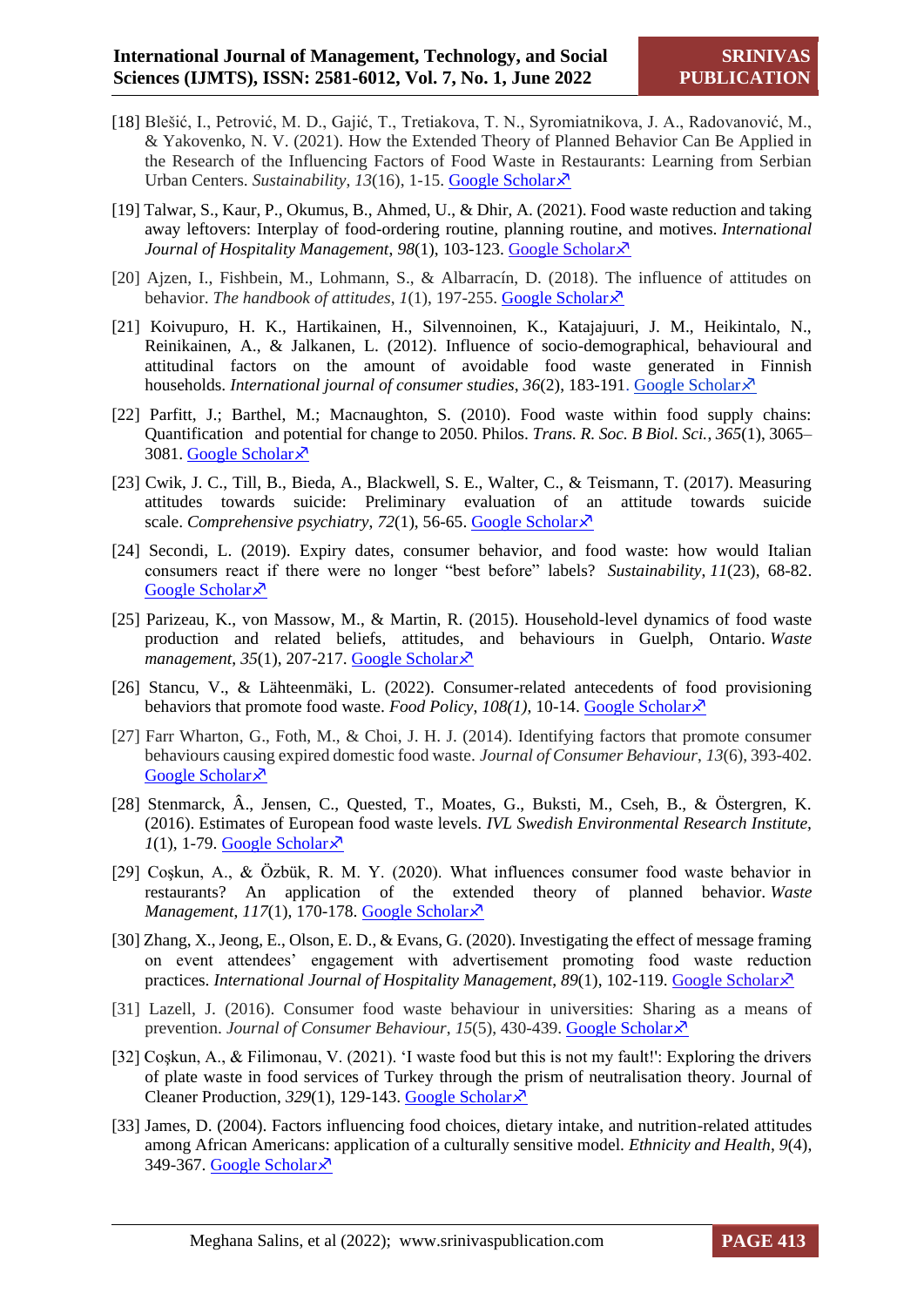- [34] Stefan, V., van Herpen, E., Tudoran, A. A., & Lähteenmäki, L. (2013). Avoiding food waste by Romanian consumers: The importance of planning and shopping routines. *Food quality and preference*, *28*(1), 375-381. [Google Scholar](https://scholar.google.com/scholar?hl=en&as_sdt=0%2C5&q=Stefan%2C+V.%2C+van+Herpen%2C+E.%2C+Tudoran%2C+A.+A.%2C+%26+Lähteenmäki%2C+L.+%282013%29.+Avoiding+food+waste+by+Romanian+consumers%3A+The+importance+of+planning+and+shopping+routines.+Food+quality+and+preference%2C+28%281%29%2C+375-381.&btnG=)
- [35] Rohm, H., Oostindjer, M., Aschemann-Witzel, J., Symmank, C., L Almli, V., De Hooge, I. E., & Karantininis, K. (2017). Consumers in a sustainable food supply chain (COSUS): understanding consumer behavior to encourage food waste reduction. *Foods*, 6(12), 104. [Google Scholar](https://scholar.google.com/scholar?hl=en&as_sdt=0%2C5&q=Rohm%2C+H.%2C+Oostindjer%2C+M.%2C+Aschemann-Witzel%2C+J.%2C+Symmank%2C+C.%2C+L+Almli%2C+V.%2C+De+Hooge%2C+I.+E.%2C+...+%26+Karantininis%2C+K.+%282017%29.+Consumers+in+a+sustainable+food+supply+chain+%28COSUS%29%3A+understanding+consumer+behavior+to+encourage+food+waste+reduction.+Foods%2C+6%2812%29%2C+104.&btnG=) $\lambda$ <sup>7</sup>
- [36] Aschemann-Witzel, J., De Hooge, I., Amani, P., Bech-Larsen, T., & Oostindjer, M. (2015).Consumerrelated food waste: Causes and potential for action. *Sustainability*, *7*(6), 6457- 6477. [Google Scholar](https://scholar.google.com/scholar?q=Aschemann-Witzel,+J.,+De+Hooge,+I.,+Amani,+P.,+Bech-Larsen,+T.,+%26+Oostindjer,+M.+(2015).++++Consumer-related+food+waste:+Causes+and+potential+for+action.+Sustainability,+7(6),+6457-6477.&hl=en&as_sdt=0,5)
- [37] Tobler, C., Visschers, V. H., & Siegrist, M. (2011). Eating green. Consumers' willingness to adopt ecological food consumption behaviors. *Appetite*, *57*(3), 674-682. [Google Scholar](https://scholar.google.com/scholar?hl=en&as_sdt=0%2C5&q=Tobler%2C+C.%2C+Visschers%2C+V.+H.%2C+%26+Siegrist%2C+M.+%282011%29.+Eating+green.+Consumers’+willingness+to+adopt+++ecological+food+consumption+behaviors.+Appetite%2C+57%283%29%2C+674-682.&btnG=)
- [38] Roberts, J. A. (1996). Green consumers in the 1990s: profile and implications for advertising. *Journal of business research, 36(3), 217-231.* [Google Scholar](https://scholar.google.com/scholar?hl=en&as_sdt=0%2C5&q=Roberts%2C+J.+A.+%281996%29.+Green+consumers+in+the+1990s%3A+profile+and+implications+for+advertising.+Journal+of+business+research%2C+36%283%29%2C+217-231.&btnG=) $\chi$ <sup>7</sup>
- [39] Mondéjar-Jiménez, J. A., Ferrari, G., Secondi, L., & Principato, L. (2016). From the table to waste: An exploratory study on behaviour towards food waste of Spanish and Italian youths. *Journal of Cleaner Production*, *138*(1), 8-18. [Google Scholar](https://scholar.google.com/scholar?hl=en&as_sdt=0%2C5&q=Mondéjar-Jiménez%2C+J.+A.%2C+Ferrari%2C+G.%2C+Secondi%2C+L.%2C+%26+Principato%2C+L.+%282016%29.+From+the+table+to+waste%3A+An+exploratory+study+on+behaviour+towards+food+waste+of+Spanish+and+Italian+youths.+Journal+of+Cleaner+Production%2C+138%2C+8-18.&btnG=)
- [40] Vermeir, I., & Verbeke, W. (2008). Sustainable food consumption among young adults in Belgium: Theory of planned behaviour and the role of confidence and values. *Ecological economics*, *64*(3), 542-553. [Google Scholar](https://scholar.google.com/scholar?hl=en&as_sdt=0%2C5&q=Vermeir%2C+I.%2C+%26+Verbeke%2C+W.+%282008%29.+Sustainable+food+consumption+among+young+adults+in+Belgium%3A+Theory+of+planned+behaviour+and+the+role+of+confidence+and+values.+Ecological+economics%2C+64%283%29%2C+542-553.&btnG=) $\lambda$
- [41] Hargreaves, T. (2011). Practicing behaviour change: Applying social practice theory to proenvironmental behaviour change. *Journal of consumer culture*, *11*(1), 79-99. [Google Scholar](https://scholar.google.com/scholar?hl=en&as_sdt=0%2C5&q=Hargreaves%2C+T.+%282011%29.+Practice-ing+behaviour+change%3A+Applying+social+practice+theory+to+pro-environmental+behaviour+change.+Journal+of+consumer+culture%2C+11%281%29%2C+79-99.&btnG=)
- [42] Liang, Y., Song, Q., Liu, G., & Li, J. (2021). Uncovering residents and restaurants' attitude and willingness toward effective food waste management: A case study of Macau. *Waste Management*, 130(1), 107-116. [Google Scholar](https://scholar.google.com/scholar?hl=en&as_sdt=0%2C5&q=Liang%2C+Y.%2C+Song%2C+Q.%2C+Liu%2C+G.%2C+%26+Li%2C+J.+%282021%29.+Uncovering+residents+and+restaurants’+attitude+and+willingness+toward+effective+food+waste+management%3A+A+case+study+of+Macau.+Waste+Management%2C+130%2C+107-116.&btnG=)  $\lambda$
- [43] Septianto, F., Kemper, J. A., & Northey, G. (2020). Thanks, but no thanks: The influence of gratitude on consumer awareness of food waste. *Journal of Cleaner Production*, *258*(1), 120-132. [Google Scholar](https://scholar.google.com/scholar?hl=en&as_sdt=0%2C5&q=Septianto%2C+F.%2C+Kemper%2C+J.+A.%2C+%26+Northey%2C+G.+%282020%29.+Thanks%2C+but+no+thanks%3A+The+influence+of+gratitude+on+consumer+awareness+of+food+waste.+Journal+of+Cleaner+Production%2C+258%2C+120591.&btnG=) ×
- [44] Thyberg, K. L., & Tonjes, D. J. (2016). Drivers of food waste and their implications for sustainable policy development. *Resources, Conservation and Recycling*, 106(1), 110-123. [Google Scholar](https://scholar.google.com/scholar?hl=en&as_sdt=0%2C5&q=Thyberg%2C+K.+L.%2C+%26+Tonjes%2C+D.+J.+%282016%29.+Drivers+of+food+waste+and+their+implications+for+sustainable+policy+development.+Resources%2C+Conservation+and+Recycling%2C+106%2C+110-123.&btnG=) $\lambda$
- [45] Filimonau, V., Zhang, H., & Wang, L. E. (2020). Food waste management in Shanghai full-service restaurants: A senior managers' perspective. *Journal of Cleaner Production*, *258*(1), 1-56. [Google](https://scholar.google.com/scholar?hl=en&as_sdt=0%2C5&q=Filimonau%2C+V.%2C+Zhang%2C+H.%2C+%26+Wang%2C+L.+E.+%282020%29.+Food+waste+management+in+Shanghai+full-service+restaurants%3A+A+senior+managers’+perspective.+Journal+of+Cleaner+Production%2C+258%2C+120975.&btnG=)  [Scholar](https://scholar.google.com/scholar?hl=en&as_sdt=0%2C5&q=Filimonau%2C+V.%2C+Zhang%2C+H.%2C+%26+Wang%2C+L.+E.+%282020%29.+Food+waste+management+in+Shanghai+full-service+restaurants%3A+A+senior+managers’+perspective.+Journal+of+Cleaner+Production%2C+258%2C+120975.&btnG=) $\lambda$
- [46] Shrivastava, P., & Hart, S. (1995). Creating sustainable corporations. *Business strategy and the environment, 4(3), 154-165.* [Google Scholar](https://scholar.google.com/scholar?hl=en&as_sdt=0%2C5&q=Shrivastava%2C+P.%2C+%26+Hart%2C+S.+%281995%29.+Creating+sustainable+corporations.+Business+strategy+and+the+environment%2C+4%283%29%2C+154-165.&btnG=) $\bar{x}$
- [47] Stefan, V., van Herpen, E., Tudoran, A. A., & Lähteenmäki, L. (2013). Avoiding food waste by Romanian consumers: The importance of planning and shopping routines. *Food quality and preference, 28*(1), 375-381. [Google Scholar](https://scholar.google.com/scholar?hl=en&as_sdt=0%2C5&q=Stefan%2C+V.%2C+van+Herpen%2C+E.%2C+Tudoran%2C+A.+A.%2C+%26+Lähteenmäki%2C+L.+%282013%29.+Avoiding+food+waste+by+Romanian+consumers%3A+The+importance+of+planning+and+shopping+routines.+Food+quality+and+preference%2C+28%281%29%2C+375-381.&btnG=)
- [48] Kollmuss, A., & Agyeman, J. (2002). Mind the gap: why do people act environmentally and what are the barriers to pro-environmental behavior? *Environmental education research*, *8*(3), 239-260. [Google Scholar](https://scholar.google.com/scholar?hl=en&as_sdt=0%2C5&q=Kollmuss%2C+A.%2C+%26+Agyeman%2C+J.+%282002%29.+Mind+the+gap%3A+why+do+people+act+environmentally+and+what+are+the+barriers+to+pro-environmental+behavior%3F.+Environmental+education+research%2C+8%283%29%2C+239-260.&btnG=) ×
- [49] Halloran, A., Clement, J., Kornum, N., Bucatariu, C., & Magid, J. (2014). Addressing food waste reduction in Denmark. *Food policy*, 49(1), 294-301. [Google Scholar](https://scholar.google.com/scholar?hl=en&as_sdt=0%2C5&q=Halloran%2C+A.%2C+Clement%2C+J.%2C+Kornum%2C+N.%2C+Bucatariu%2C+C.%2C+%26+Magid%2C+J.+%282014%29.+Addressing+food+waste+reduction+in+Denmark.+Food+policy%2C+49%2C+294-301.&btnG=)  $\lambda$
- [50] Sakaguchi, L., Pak, N., & Potts, M. D. (2018). Tackling the issue of food waste in restaurants: Options for measurement method, reduction and behavioral change. *Journal of Cleaner Production, 180*(1), 430-436. [Google Scholar](https://scholar.google.com/scholar?hl=en&as_sdt=0%2C5&q=Sakaguchi%2C+L.%2C+Pak%2C+N.%2C+%26+Potts%2C+M.+D.+%282018%29.+Tackling+the+issue+of+food+waste+in+restaurants%3A+Options+for+measurement+method%2C+reduction+and+behavioral+change.+Journal+of+Cleaner+Production%2C+180%2C+430-436&btnG=) $\lambda$ <sup>7</sup>
- [51] Lockie, S., Lyons, K., Lawrence, G., & Mummery, K. (2002). Eating 'green': motivations behind organic food consumption in Australia. *Sociologiaruralis*, *42*(1), 23-40. [Google Scholar](https://scholar.google.com/scholar?hl=en&as_sdt=0%2C5&q=Lockie%2C+S.%2C+Lyons%2C+K.%2C+Lawrence%2C+G.%2C+%26+Mummery%2C+K.+%282002%29.+Eating+‘green’%3A+motivations+behind+organic+food+consumption+in+Australia.+Sociologia+ruralis%2C+42%281%29%2C+23-40.&btnG=)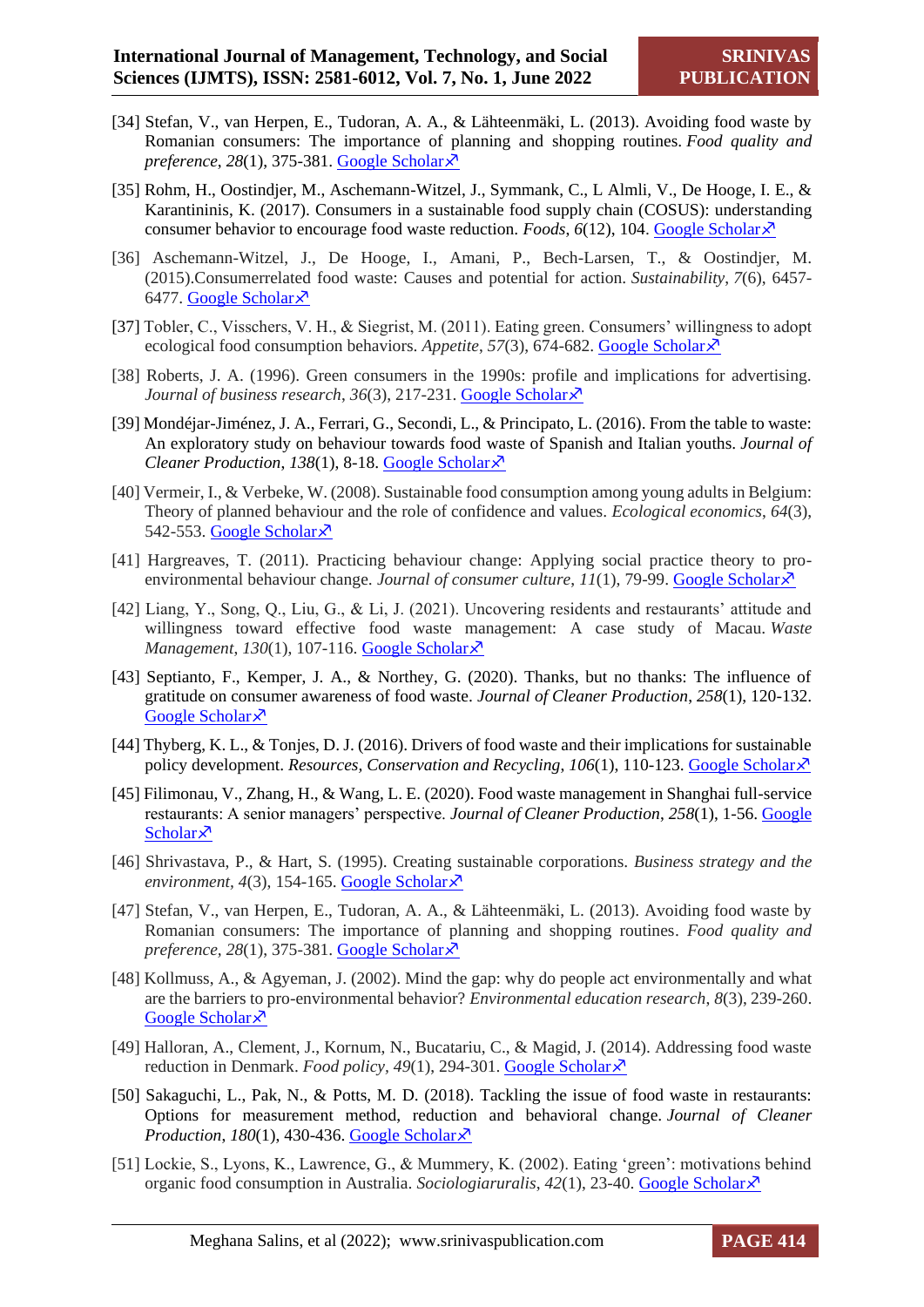- [52] Visschers, V. H., Wickli, N., & Siegrist, M. (2016). Sorting out food waste behaviour: A survey on the motivators and barriers of self-reported amounts of food waste in households. *Journal of Environmental Psychology*, 45(1), 66-78. [Google Scholar](https://scholar.google.com/scholar?hl=en&as_sdt=0%2C5&q=Visschers%2C+V.+H.%2C+Wickli%2C+N.%2C+%26+Siegrist%2C+M.+%282016%29.+Sorting+out+food+waste+behaviour%3A+A+survey+on+the+motivators+and+barriers+of+self-reported+amounts+of+food+waste+in+households.+Journal+of+Environmental+Psychology%2C+45%2C+66-78.&btnG=) $\lambda$
- [53] Rezai, G., Teng, P. K., Mohamed, Z., & Shamsudin, M. N. (2012). Consumers awareness and consumption intention towards green foods. *African Journal of Business Management*, *6*(12), 4496-4503. [Google Scholar](https://scholar.google.com/scholar?hl=en&as_sdt=0%2C5&q=Rezai%2C+G.%2C+Teng%2C+P.+K.%2C+Mohamed%2C+Z.%2C+%26+Shamsudin%2C+M.+N.+%282012%29.+Consumers+awareness+and+consumption+intention+towards+green+foods.+African+Journal+of+Business+Management%2C+6%2812%29%2C+4496-4503.&btnG=) ×
- [54] Aguiar, L. K., Martinez, D. C., & Caleman, S. M. (2018). Consumer awareness of palm oil as an ingredient in food and non-food products. *Journal of Food Products Marketing*, *24*(3), 297-310. [Google Scholar](https://scholar.google.com/scholar?hl=en&as_sdt=0%2C5&q=Aguiar%2C+L.+K.%2C+Martinez%2C+D.+C.%2C+%26+Caleman%2C+S.+M.+%282018%29.+Consumer+awareness+of+palm+oil+as+an+ingredient+in+food+and+non-food+products.+Journal+of+Food+Products+Marketing%2C+24%283%29%2C+297-310.&btnG=) ×
- [55] Feijoo, G., & Moreira, M. T. (2020). Fostering environmental awareness towards responsible food consumption and reduced food waste in chemical engineering students. Education for Chemical Engineers,  $33(1)$ , 27-35. [Google Scholar](https://scholar.google.com/scholar?hl=en&as_sdt=0%2C5&q=Feijoo%2C+G.%2C+%26+Moreira%2C+M.+T.+%282020%29.+Fostering+environmental+awareness+towards+responsible+food+consumption+and+reduced+food+waste+in+chemical+engineering+students.+Education+for+Chemical+Engineers%2C+33%2C+27-35.&btnG=) $\overline{\chi}$
- [56] Chalak, A., Abou-Daher, C., Chaaban, J., & Abiad, M. G. (2016). The global economic and regulatory determinants of household food waste generation: A cross-country analysis. *Waste Management,*  $48(1)$ ,  $418-422$ . [Google Scholar](https://scholar.google.com/scholar?hl=en&as_sdt=0%2C5&q=Chalak%2C+A.%2C+Abou-Daher%2C+C.%2C+Chaaban%2C+J.%2C+%26+Abiad%2C+M.+G.+%282016%29.+The+global+economic+and+regulatory+determinants+of+household+food+waste+generation%3A+A+cross-country+analysis.+Waste+management%2C+48%2C+418-422.&btnG=) $\lambda$ <sup>7</sup>
- [57] Nahman, A., De Lange, W., Oelofse, S., & Godfrey, L. (2012). The costs of household food waste in South Africa. *Waste management*, 32(11), 2147-2153. [Google Scholar](https://scholar.google.com/scholar?hl=en&as_sdt=0%2C5&q=Nahman%2C+A.%2C+De+Lange%2C+W.%2C+Oelofse%2C+S.%2C+%26+Godfrey%2C+L.+%282012%29.+The+costs+of+household+food+waste+in+South+Africa.+Waste+management%2C+32%2811%29%2C+2147-2153.&btnG=) ×
- [58] Lim, W. J., Chin, N. L., Yusof, A. Y., Yahya, A., & Tee, T. P. (2016). Food waste handling in Malaysia and comparison with other Asian countries. *International Food Research Journal, 23*(1), 1-6. [Google Scholar](https://scholar.google.com/scholar?hl=en&as_sdt=0%2C5&q=Lim%2C+W.+J.%2C+Chin%2C+N.+L.%2C+Yusof%2C+A.+Y.%2C+Yahya%2C+A.%2C+%26+Tee%2C+T.+P.+%282016%29.+Food+waste+handling+in+Malaysia+and+comparison+with+other+Asian+countries.+International+Food+Research+Journal%2C+23%2C+S1.&btnG=) $\overline{x}$
- [59] Namkung, Y., & Jang, S. (2007). Does food quality really matter in restaurants? Its impact on customer satisfaction and behavioral intentions. *Journal of Hospitality & Tourism Research, 31*(3), 387-409. [Google Scholar](https://scholar.google.com/scholar?hl=en&as_sdt=0%2C5&q=Namkung%2C+Y.%2C+%26+Jang%2C+S.+%282007%29.+Does+food+quality+really+matter+in+restaurants%3F+Its+impact+on+customer+satisfaction+and+behavioral+intentions.+Journal+of+Hospitality+%26+Tourism+Research%2C+31%283%29%2C+387-409&btnG=) ×
- [60] Kim, H. J., Park, J., Kim, M. J., & Ryu, K. (2013). Does perceived restaurant food healthiness matter? Its influence on value, satisfaction and revisit intentions in restaurant operations in South Korea. *International Journal of Hospitality Management, 33(1), 397-405. [Google Scholar](https://scholar.google.com/scholar?hl=en&as_sdt=0%2C5&q=Kim%2C+H.+J.%2C+Park%2C+J.%2C+Kim%2C+M.+J.%2C+%26+Ryu%2C+K.+%282013%29.+Does+perceived+restaurant+food+healthiness+matter%3F+Its+influence+on+value%2C+satisfaction+and+revisit+intentions+in+restaurant+operations+in+South+Korea.+International+Journal+of+Hospitality+Management%2C+33%2C+397-405.&btnG=)*
- [61] Chandon, P. (2013). How package design and packaged based marketing claims lead to over eating. *Applied Economic Perspectives and Policy, 35(1), 7-31. [Google Scholar](https://scholar.google.com/scholar?hl=en&as_sdt=0%2C5&q=Chandon%2C+P.+%282013%29.+How+package+design+and+packaged‐based+marketing+claims+lead+to+overeating.+Applied+Economic+Perspectives+and+Policy%2C+35%281%29%2C+7-31.&btnG=)*
- [62] El-Said, O. A., & Fathy, E. A. (2015). Assessing university students' satisfaction with on-campus cafeteria services. *Tourism Management Perspectives*, *16* (10), 318-324. [Google Scholar](https://scholar.google.com/scholar?hl=en&as_sdt=0%2C5&q=El-Said%2C+O.+A.%2C+%26+Fathy%2C+E.+A.+%282015%29.+Assessing+university+students%27+satisfaction+with+on-campus+cafeteria+services.+Tourism+Management+Perspectives%2C+16%2C+318-324.&btnG=)
- [63] Garg, N., Wansink, B., & Inman, J. J. (2007). The influence of incidental effect on consumers' food intake. *Journal of Marketing, 71*(1), 194-206[. Google Scholar](https://scholar.google.com/scholar?hl=en&as_sdt=0%2C5&q=Garg%2C+N.%2C+Wansink%2C+B.%2C+%26+Inman%2C+J.+J.+%282007%29.+The+influence+of+incidental+affect+on+consumers’+food+intake.+Journal+of+Marketing%2C+71%281%29%2C+194-206.&btnG=)
- [64] Trafialek, J., Czarniecka-Skubina, E., Kulaitiene, J., & Vaitkevičienė, N. (2019). Restaurant's multidimensional evaluation concerning food quality, service, and sustainable practices: A Cross-National case study of Poland and Lithuania. *Sustainability*,  $12(1)$ , 1-12. [Google Scholar](https://scholar.google.com/scholar?hl=en&as_sdt=0%2C5&q=Trafialek%2C+J.%2C+Czarniecka-Skubina%2C+E.%2C+Kulaitiene%2C+J.%2C+%26+Vaitkevičienė%2C+N.+%282019%29.+Restaurant’s+multidimensional+evaluation+concerning+food+quality%2C+service%2C+and+sustainable+practices%3A+A+Cross-National+case+study+of+Poland+and+Lithuania.+Sustainability%2C+12%281%29%2C+234.&btnG=) $\overline{\mathcal{S}}$
- [65] Grunert, K. G., & Wills, J. M. (2007). A review of European research on consumer response to nutrition information on food labels. *Journal of public health*, 15(5), 385-399. [Google Scholar](https://scholar.google.com/scholar?hl=en&as_sdt=0%2C5&q=Grunert%2C+K.+G.%2C+%26+Wills%2C+J.+M.+%282007%29.+A+review+of+European+research+on+consumer+response+to+nutrition+information+on+food+labels.+Journal+of+public+health%2C+15%285%29%2C+385-399.&btnG=) $\chi$ <sup>3</sup>
- [66] Sharma, R., Dhir, A., Talwar, S., & Kaur, P. (2021). Over-ordering and food waste: The use of food delivery apps during a pandemic. *International Journal of Hospitality Management*, *96*(1), 1- 13. [Google Scholar](https://scholar.google.com/scholar?hl=en&as_sdt=0%2C5&q=Sharma%2C+R.%2C+Dhir%2C+A.%2C+Talwar%2C+S.%2C+%26+Kaur%2C+P.+%282021%29.+Over-ordering+and+food+waste%3A+The+use+of+food+delivery+apps+during+a+pandemic.+International+Journal+of+Hospitality+Management%2C+96%2C+102977.&btnG=)<sup> $\bar{x}$ </sup>
- [67] Hamilton, K., & White, K. (2008). Extending the theory of planned behavior: the role of self and social influences in predicting adolescent regular moderate-to-vigorous physical activity. *Journal of Sport and Exercise Psychology, 30*(1), 56-74. [Google Scholar](https://scholar.google.com/scholar?hl=en&as_sdt=0%2C5&q=Hamilton%2C+K.%2C+%26+White%2C+K.+%282008%29.+Extending+the+theory+of+planned+behavior%3A+the+role+of+self+and+social+influences+in+predicting+adolescent+regular+moderate-to-vigorous+physical+activity.+Journal+of+Sport+and+Exercise+Psychology%2C+30%281%29%2C+56-74.&btnG=)
- [68] Mallinson, L. J., Russell, J. M., & Barker, M. E. (2016). Attitudes and behaviour towards convenience food and food waste in the United Kingdom. *Appetite,103*(1), 17-28. [Google](https://scholar.google.com/scholar?hl=en&as_sdt=0%2C5&q=Mallinson%2C+L.+J.%2C+Russell%2C+J.+M.%2C+%26+Barker%2C+M.+E.+%282016%29.+Attitudes+and+behaviour+towards+convenience+food+and+food+waste+in+the+United+Kingdom.+Appetite%2C+103%2C+17-28.&btnG=)  [Scholar](https://scholar.google.com/scholar?hl=en&as_sdt=0%2C5&q=Mallinson%2C+L.+J.%2C+Russell%2C+J.+M.%2C+%26+Barker%2C+M.+E.+%282016%29.+Attitudes+and+behaviour+towards+convenience+food+and+food+waste+in+the+United+Kingdom.+Appetite%2C+103%2C+17-28.&btnG=) $\lambda$